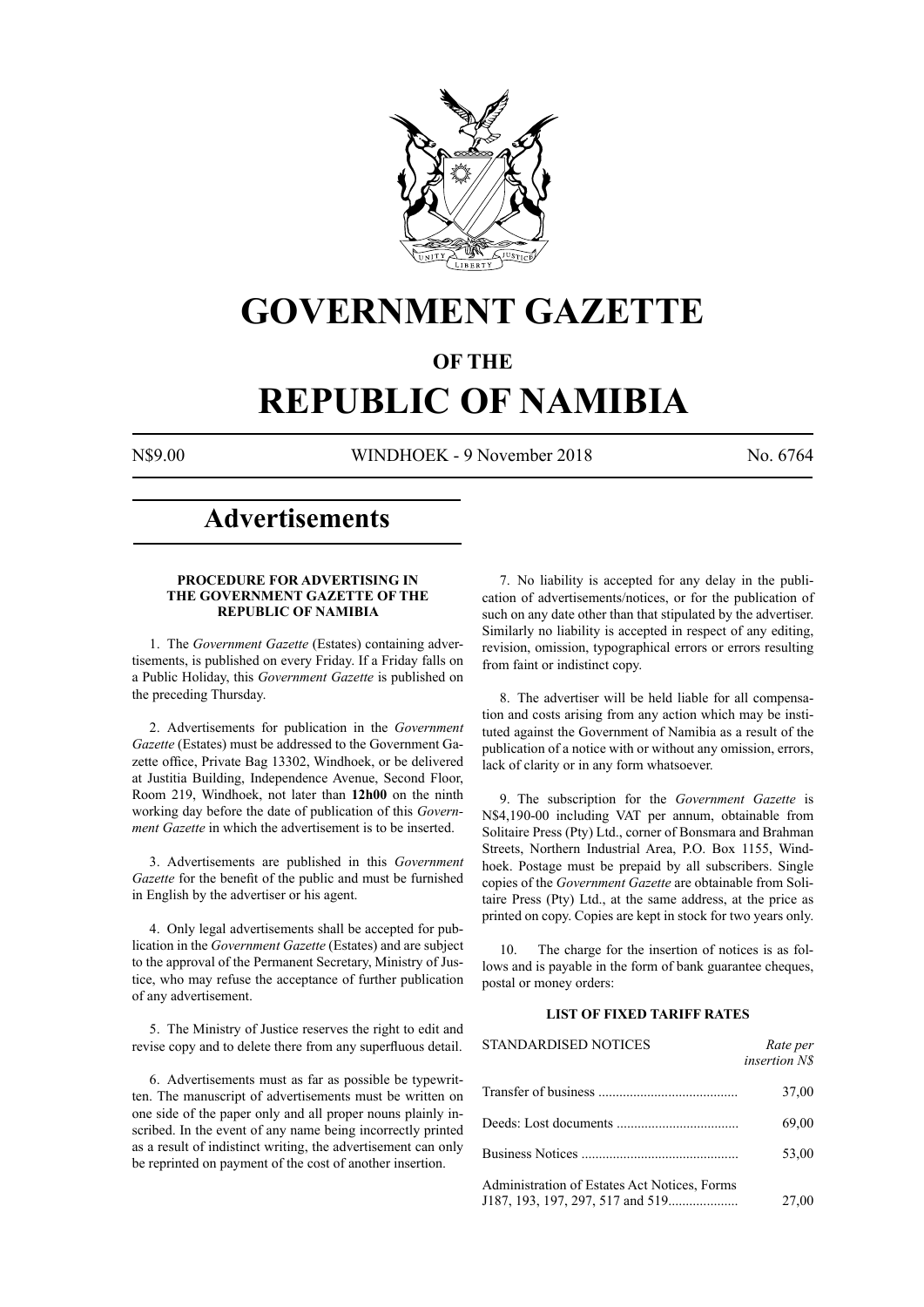| Insolvency Act and Companies Act Notices:                                                                                                                                                               | 48,00  |
|---------------------------------------------------------------------------------------------------------------------------------------------------------------------------------------------------------|--------|
| N.B. Forms 2 and 6 additional statements according<br>to word count table, added to the basic tariff.                                                                                                   | 333,00 |
| Naturalisation notices (including a reprint for the                                                                                                                                                     | 27,00  |
| Unclaimed moneys - only in the <i>Government</i><br>Gazette, closing date 15 January (per entry of                                                                                                      | 13,00  |
|                                                                                                                                                                                                         | 53,00  |
|                                                                                                                                                                                                         | 27,00  |
| NON-STANDARDISED NOTICES                                                                                                                                                                                |        |
| Company notices:                                                                                                                                                                                        |        |
| Short notices: Meetings, resolutions, offers of<br>compromise, conversions of companies, voluntary<br>windings-up, etc.: closing of members' registers<br>for transfer and/or declarations of dividends | 120,00 |
| Declaration of dividends with profit statements,                                                                                                                                                        | 267,00 |
| Long notices: Transfers, changes in respect of<br>shares or capital, redemptions, resolutions,                                                                                                          | 373,00 |
|                                                                                                                                                                                                         | 120,50 |

## **FORM J 187**

## **LIQUIDATION AND DISTRIBUTION ACCOUNTS IN DECEASED ESTATES LYING FOR INSPECTION**

In terms of section 35(5) of Act 66 of 1965, notice is hereby given that copies of the liquidation and distribution accounts (first and final, unless otherwise stated) in the estates specified below will be open for the inspection of all persons interested therein for a period of 21 days (or shorter or longer if specially stated) from the date specified or from the date of publication hereof, whichever may be the later, and at the offices of the Master and Magistrate as stated.

Should no objection thereto be lodged with the Master concerned during the specified period, the executor will proceed to make payments in accordance with the accounts.

1790/2017 VILHO Filipus, 6504101100033, Ohangwena, 11 September 1999. Olivia Shikulo, 73092600533. Windhoek. Ohangwena. Shilunga Estates Consultants, Office No. 9, 2nd Floor, Atlas House, 177 Sam Nujoma Drive, Windhoek.

145/2018 MINNAAR Angelika Emma Martha, 44091210031, Windhoek. Windhoek. Windhoek. Bank Windhoek Limited, Trust Department, P.O. Box 15, Windhoek.

1482/2017 BERESFORD Yvonne, 49121500347, Henties Bay. Swakopmund. Windhoek. Bank Windhoek Limited, Trust Department, P.O. Box 15, Windhoek.

759/2018 KONGHOLA Maria, 65051100627, Epoko, Ombalantu. Outapi. Windhoek. FNB Fiduciary Namibia (Pty) Ltd, P.O. Box 448, Windhoek, Namibia.

| Liquidators' and other appointees' notices                    | 80,00                     |
|---------------------------------------------------------------|---------------------------|
| Gambling house licences/Liquor licences                       | 120,00                    |
| SALES IN EXECUTION AND OTHER PUBLIC SALES:                    |                           |
|                                                               | 207,00                    |
| Public auctions, sales, tenders and welfare<br>organisations: | 69,00<br>171,00<br>253,00 |
| ORDERS OF THE COURT                                           |                           |

| Provisional and final liquidations or                  |        |
|--------------------------------------------------------|--------|
|                                                        | 157,00 |
| Reduction of change in capital mergers, offers         |        |
|                                                        | 373,00 |
| Judicial managements, <i>curator bonis</i> and similar |        |
|                                                        | 373,00 |
|                                                        | 48,00  |
| Supersession and discharge of petitions (J.158)        | 40,00  |
|                                                        |        |

11. The charge for the insertion of advertisements other than the notices mentioned in paragraph 10 is at the rate of N\$13,00 per cm double column. (Fractions of a cm must be calculated as a cm).

12. No advertisements shall be inserted unless the charge is prepaid. Cheques, drafts, postal or money orders must be made payable to the Ministry of Justice, Private Bag 13302, Windhoek.

820/2018 VENTER Johannes Hendrikus, 350715- 00043, Windhoek. Sarie Sophia Venter, 37120500023. Windhoek. F.M. Oehl Trust cc, P.O. Box 90290, Windhoek.

1316/2018 VILJOEN Pieter Jacobus, 31060700174, Swakopmund. Swakopmund. Windhoek. F.M. Oehl Trust cc, Unit 7, 32 Schanzen Road, P.O. Box 90290, Klein Windhoek, Windhoek, Namibia.

524/2018 SCHNAITMANN Otto Karl, 470408- 00349, Erf 686, Mariental, Namibia. Mariental. Windhoek. Old Mutual Trust, P.O. Box 165, Windhoek.

821/2016 BERGH Herman Dewald, 6101255- 018186, Erf 1311, Henties Bay, Namibia. Hester Engela Bergh, 6201240056083. Swakopmund. Windhoek. Old Mutual Trust, P.O. Box 165, Windhoek.

657/2016 KALONGELA Puyepawa Ndilipunye, 5804221100412, Windhoek, Khomas Region. Moses Shaango Paulus, 57052600536. Windhoek. Windhoek. Sisa Namandje & Co. Inc., No. 11 Robert Mugabe Street, Windhoek.

1465/2017 STRZELECKI Roswitha Sieglinde, 38041900348, No. 33 Richthofen Street, Swakopmund, Namibia. Swakopmund. Windhoek. Ellis Shilengudwa Inc. P.O. Box 2148, Swakopmund.

1466/2017 STRZELECKI Siegfried Paul Helmut, 35112200146, No. 33 Richthofen Street, Swakopmund, Namibia. Swakopmund. Windhoek. Ellis Shilengudwa Inc. P.O. Box 2148, Swakopmund.

910/2017 PIENAAR Riaan, 6908305013086, No. 20 Benurban Street, Valmary Park, Durbanville, 7550, Republic of South Africa. Keetmanshoop. Windhoek. Du Pisani Le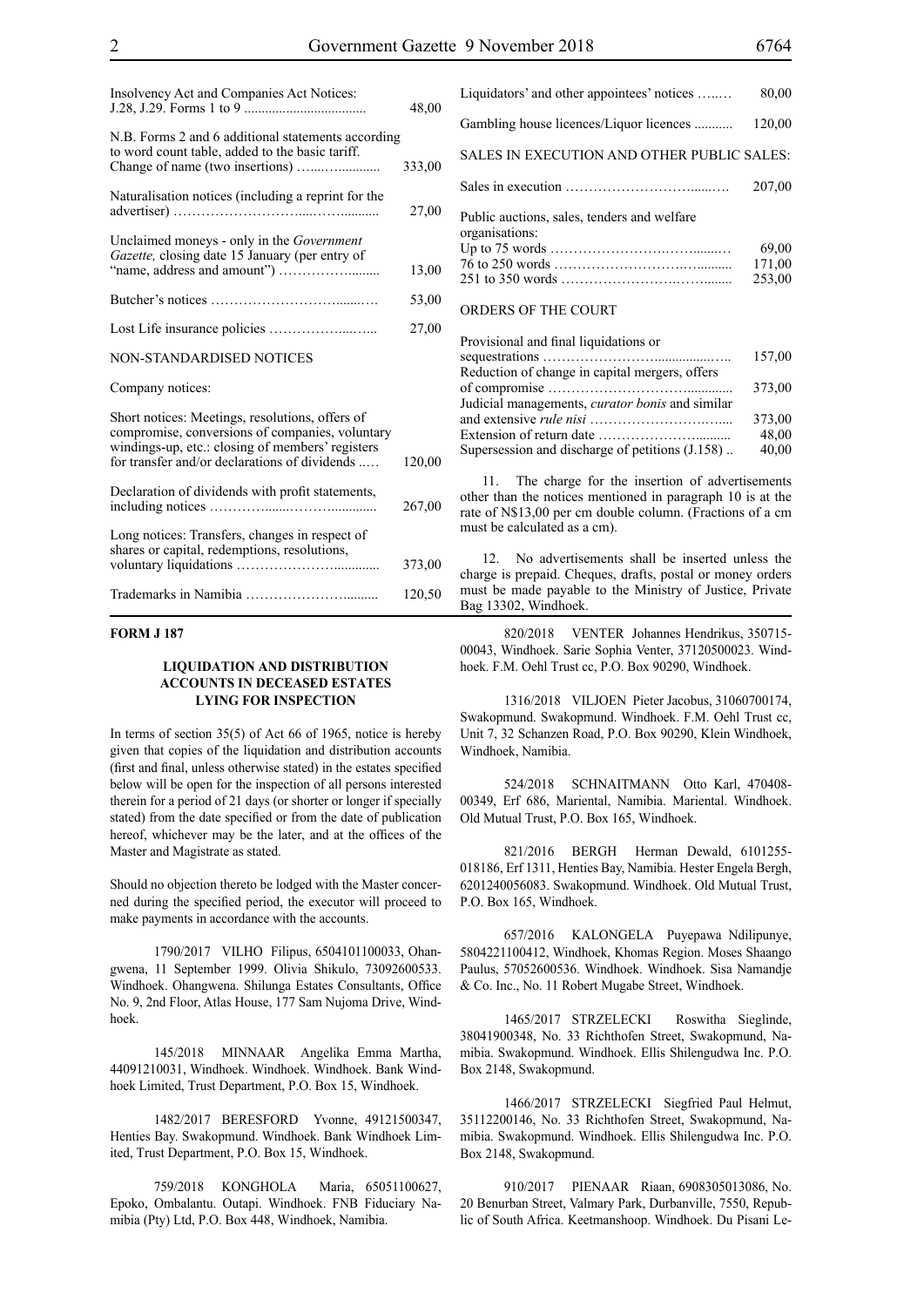gal Practitioners, No. 67 John Meinert Street, P.O. Box 23990, Windhoek.

1197/2015 RICHARDS Moira Elizabeth, 430214- 00280, Unit 10, dolphin Beach, 182 Damara Tern Street, Swakopmund. James Phillip Richards, 4107025035006. Keetmanshoop. Windhoek. Du Pisani Legal Practitioners, No. 67 John Meinert Street, P.O. Box 23990, Windhoek.

908/2018 SWIEGERS Wotan Reynier Siegfried, 46061300026, No. 8 Second Avenue, Swakopmund, Namibia. Swakopmund. Windhoek. Pointbreak Trust and Estates (Pty) Ltd, P.O. Box 156, Windhoek.

814/2008 ILONGA Letho Eliaser, 6006111100358, Erf 1833, Wanaheda, Windhoek. Gertrud Kaulinawa Iilongo, 65100200502. Windhoek. Windhoek. Malherbe Associates Inc, P.O. Box 985, Walvis Bay.

937/2016 SHEKUTAMBA Antonius, 750903- 10319, Elim, Omusati Region, Namibia. Laina Munolooko Shekutamba, 78073110156. Windhoek. Windhoek. Titus Ipumbu Legal Practitioners, Unit F4 Park Foods Mall, Khomasdal, Windhoek.

531/2017 SAMMUEL Jenesia, Erf 3059, Daurab Street, Mondesa, Swakopmund, Namibia. Swakopmund. Masiza Law Chambers, P.O. Box 4661, Walvis Bay, Namibia.

780/2018 KASHIYARUA Festus, 54101800189, Erf 1276, Nau-Aib, Okahandja. Theresia Kashiyarua, 58071300071. Okahandja. Windhoek. Afflux Investments cc, P.O. Box 1130, Windhoek.

73/2018 JOSIA Emilie, 6510900092, Erf 4430, Kuisebmund, Walvis Bay. Walvis Bay. Windhoek. Afflux Investments cc, P.O. Box 1130, Windhoek.

 $\frac{1}{2}$ 

## **FORM J 193**

#### **NOTICE TO CREDITORS IN DECEASED ESTATES**

All persons having claims against the estates mentioned below are hereby called upon to lodge their claims with the executors concerned, within 30 days (or otherwise as indicated) calculated from the date of publication hereof. The information is given in the following order: Estate number, surname and Christian names, date of birth, identity number, last address, date of death; surviving spouse's names, surname, date of birth and identity number; name and address of executor or authorised agent, period allowed for lodgement of claims if other than 30 days.

1529/2018 CAROW Erasmina Engela Elizabeth, 27 June 1937, 37062700053, 3 Otto Nitzsche Street, Windhoek, 28 February 2017. Standard Executors & Trustees, P.O. Box 2164, Windhoek, Namibia.

1586/2018 BARTSCH Udo Dieter, Windhoek, 15 December 1937, 37121600102, Henties Bay, 24 August 2018. Standard Executors & Trustees, P.O. Box 2164, Windhoek, Namibia.

1601/2018 BURGER Frans Willem Petrus, Windhoek, 3 September 1938, 38090300073, Gobabis, 21 September 2018. Elizabeth Maria Burger, 6 April 1940, 40040600270. Bank Windhoek Ltd, P.O. Box 15, Windhoek.

606/2007 KASSEN Frieda Magrieta, Windhoek, 30 December 1930, Rehoboth, 17 December 1982. Hendrik Joseph Kassen, 14 November 1929, 291114020014. F.M. Oehl Trust cc, P.O. Box 90290, Windhoek.

392/2018 SIMWANZA Raphael Matengu, Windhoek, 7 August 1958, 58080700427, Katima Mulilo, Namibia, 16 December 2017. Beauty Mazinza Nyambe. K&M Trust Services, p.o. Box 9179, Eros, Windhoek, Namibia.

1240/2017 ERNESTO Neto, Windhoek, 5 February 1963, 63020510047, Erf No. 7195, Elyaambla Street, Ongwediva, 31 August 2016. Maria Ernesto, 70061700029. AngulaCo. Incorporated P.O. Box 3911, Windhoek.

916/2018 BEUKES Jacobus Louwrens, Windhoek, 7 March 1935, 35030700099, Henties Bay, 3 May 2018. Maria Jacoba Johanna Elizbeth Beukes, 1 August 1943, 43080100131. Advance Wealth Management (Pty) Ltd, P.O. Box 86568, Eros, Windhoek.

707/2017 SMITZ Maria Elizabeth, Windhoek, 12 April 1968, 68041200389, Plot 54, Eland Street, Finkenstein, Windhoek, 7 April 2017. Ellis Shilengudwa Inc., P.O. Box 3300, Windhoek.

215/1994 SCHIMMING Isabella Loise, 21 December 1942, Erf 4734, Rand Street, Khomasdal, Windhoek, Khomas Region, Namibia, 17 March 1994. Ueitele & Hans Inc., No. 28 Beethoven & Wagner Street, Windhoek-West, Windhoek, Namibia.

797/2017 GOWASES Tsukhoe, Windhoek, 21 May 1941, 41052100228, Erf 4378, Mercedes Street, Khomasdal, Windhoek, 23 February 2018. Metcalfe Attorneys Windhoek, P.O. Box 28013, Windhoek, Namibia.

443/2009 GARISES Theresia, 1911180500057, Khomas, 19 February 2009. Windhoek. Windhoek. Shilunga Estates Consultants, Office No. 9, 2nd Floor, Atlas House, 177 Sam Nujoma Drive, Windhoek.

1087/2018 NAMPWEYA Petrus Kasheili, 720101- 02010, Oshana, 15 February 2018. Jennet Sandra Haimbili. Windhoek. Windhoek. Kamuhanga Hoveka Samuel Inc., Unit 2, 20 Feld Street, P.O. Box 87350, Eros Park, Windhoek.

1503/2018 KAHWADI Nghipulavali Matheus, 88050900568, Khomas, 1 June 2017. Peneyambeko Shaahamange, 63100700252. Windhoek. Windhoek. Kamuhanga Hoveka Samuel Inc., Unit 2, 20 Feld Street, P.O. Box 87350, Eros Park, Windhoek.

953/2018 NELONGO Sakeus Mwadhina, 720309- 00184, Oshikoto, 22 June 2018. Ester Jacob, 40082700249. Windhoek. Windhoek. Kamuhanga Hoveka Samuel Inc., Unit 2, 20 Feld Street, P.O. Box 87350, Eros Park, Windhoek.

1447/2018 IMMANUEL Shipopyeni, 45092200286, Ohangwena, 18 June 2018. Klaudia Shimbashike, 2707- 1400210. Windhoek. Windhoek. Kamuhanga Hoveka Samuel Inc., Unit 2, 20 Feld Street, P.O. Box 87350, Eros Park, Windhoek.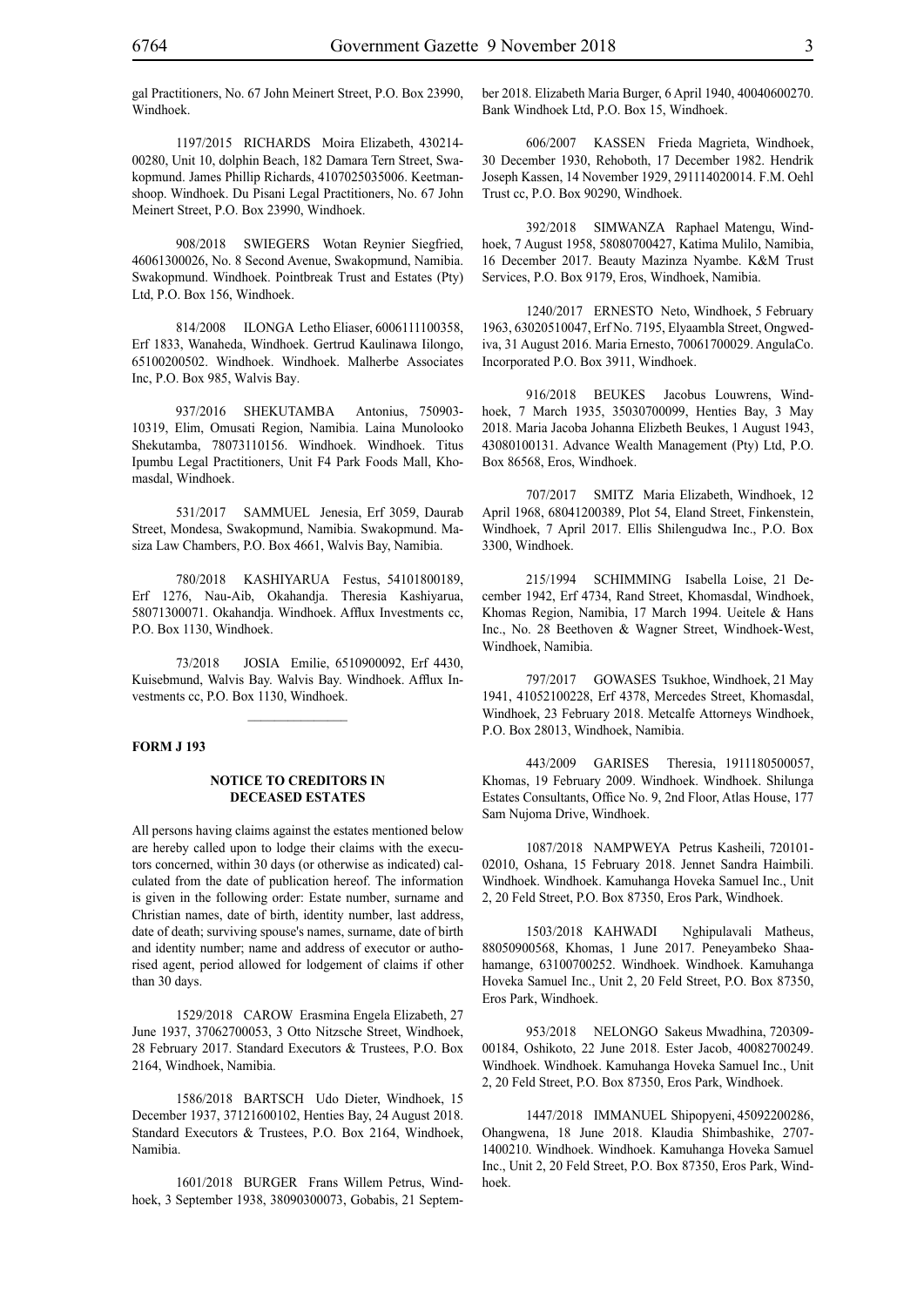1146/2018 PETRUS Paulus, 58060200062, Omusati, 20 August 2016. Ndahambelela Iipinge, 58010102334. Windhoek. Windhoek. Kamuhanga Hoveka Samuel Inc., Unit 2, 20 Feld Street, P.O. Box 87350, Eros Park, Windhoek.

851/2018 DAVIDS Irene Gisela, Windhoek, 11 September 1965, 65091100350, Blouberg, Omaheke Region, 21 April 2018. Afflux Investments cc, P.O. Box 1130, Windhoek.

755/2012 SZALONTAI Jozsef Gyogy, Windhoek, 12 November 1954, 5411125794085, Erf 3894, Katutura, Windhoek, 15 April 2012. Christina Szalontai, 73012900136. Afflux Investments cc, P.O. Box 1130, Windhoek.

1761/2017 HAMUKUYAY Ndapewoshali, Windhoek, 10 August 1958, 58081010033, Otaukondjele, Ohangwena Region, 1 October 2017. Afflux Investments cc, P.O. Box 1130, Windhoek.

71/2009 kamuhanga Simeon, Windhoek, 9 March 1943, 43030900118, Aminus, Coridor 11, Omaheke Region, 16 November 2008. Afflux Investments cc, P.O. Box 1130, Windhoek.

1597/2018 JORDAAN Gideon, Windhoek, 15 January 1937, 37011500154, Walvis Bay, 17 July 2018. Bank Windhoek Ltd, P.O. Box 15, Windhoek.

244/2002 BOOYSEN Hendriatha, 23 October 1957, 57102300131, Keetmanshoop, Karas Region, 14 March 2001. Nikodemus Booysen, 24 March 1957, 57032400140. Probart & Verdoes, Nr. 34 5th Avenue, Keetmanshoop, P.O. Box 90, Keetmanshoop.

1610/2018 FOURIE Elizabeth Sussanna, Windhoek, 8 June 1949, 49060800524, Henties Bay, 4 August 2018. Johannes Jacobus Fourie, 29 June 1943, 43062910046. F.M. Oehl Trust cc, P.O. Box 90290, Windhoek, Namibia.

1609/2018 JORDAAN Johannes Dawid, Windhoek, 13 November 1945, 45111300082, Outjo, 30 August 2018. F.M. Oehl Trust cc, P.O. Box 90290, Windhoek, Namibia.

 $\frac{1}{2}$ 

## **FORM J28**

## **ESTATES OR COMPANIES SEQUESTRATED OR WOUND UP PROVISIONALLY**

Persuant to section 17(4) of the Insolvency Act 1936, section 356(1) of the Companies Act, 2004 (read with section 66(1) of the Close Corporation Act No. 26 of 1988), notice is hereby given by the Master of the High Court, Namibia, that estates or companies/close corporations mentioned below have been sequestrated or wound up by order of the said Court.

W12/18 **Faanbergh Properties (Pty) Ltd.** Date upon which rule nisi issued: 7 September 2018. Date upon which final order made: 5 October 2018. Upon the application of: Christiaan Johan Gouws N.O.

W6/18 **Master Trading cc.** Date upon which rule nisi issued: 16 March 2018. Date upon which final order made: 27 April 2018. Upon the application of: Sinica Manufacturing (Pty) Ltd.

#### **FORM J29**

## **FIRST MEETING OF CREDITORS, CONTRIBUTORIES MEMBERS OF DEBENTURE HOLDERS OF SEQUESTRATED ESTATES, COMPANIES BEING WOUND UP OR PLACED UNDER JUDICIAL MANAGEMENT**

The estates and companies mentioned below having been placed under sequestration, being wound up or having been placed under provisional judicial management by order of the High Court of Namibia, the Master of the High Court hereby gives notice pursuant to section 17(4) and 40(1) of the Insolvency Act, 1973, and sections 361(1), 370(1) and 435 of the Companies Act, 2004, that a first meeting of creditors, contributories, members or debenture holders of the said estates or companies will be held on the dates and at the times and places mentioned below, for proof of claims against the estates or companies, the election of trustees, liquidators or judicial managers or provisional judicial managers or for the purposes referred to in section 370 or 437 of Act No. 28 of 2004, as the case may be.

Meetings in a district in which there is a Master's office, will be held before the Master, elsewhere they will be held before the Magistrate:

W12/18 **Faanbergh Properties (Pty) Ltd.** Date upon which order was made: 7 September 2018. Date, time and place of meeting: 28 November 2018, 10h00, at the Master of the High Court, Master's Building, John Meinert Street, Windhoek.

 $\frac{1}{2}$ 

#### **FORM 1**

## **APPOINTMENT OF TRUSTEES AND LIQUIDATORS AND PROOF OF CLAIMS IN SEQUESTRATED ESTATES OR COMPANIES BEING WOUND UP**

Pursuant to subsection (3) of section fifty-six, section seventyseven and subsection (3) of section forty of the Insolvency Act, 1936, section 339, 366, 375 (5)(b) and 402 of the Companies Act, 2004, notice is hereby given that the persons mentioned below have been appointed trustee or liquidators, as the case may be, and that persons indebted to the estate or companies are required to pay their debts to them forthwith unless otherwise indicated.

Meetings of creditors of the said estate or companies will be held on the dates and the times and places mentioned below, for proof of claims against the estates or companies, for the purpose of receiving the trustees' or liquidators' reports as to the affairs and conditions of the estates or companies and for giving the trustees or liquidators directions concerning the sale of recovery or any matter relating to the administration thereof.

W14/18 **Namibia Sales & Marketing cc** (In Liquidation). I.R. McLaren, Liquidator, Bruni & McLaren, P.O. Box 11267, Klein Windhoek. 21 November 2018 at 10h00 before the Master of the High Court, Windhoek. First and second general meeting of members and creditors.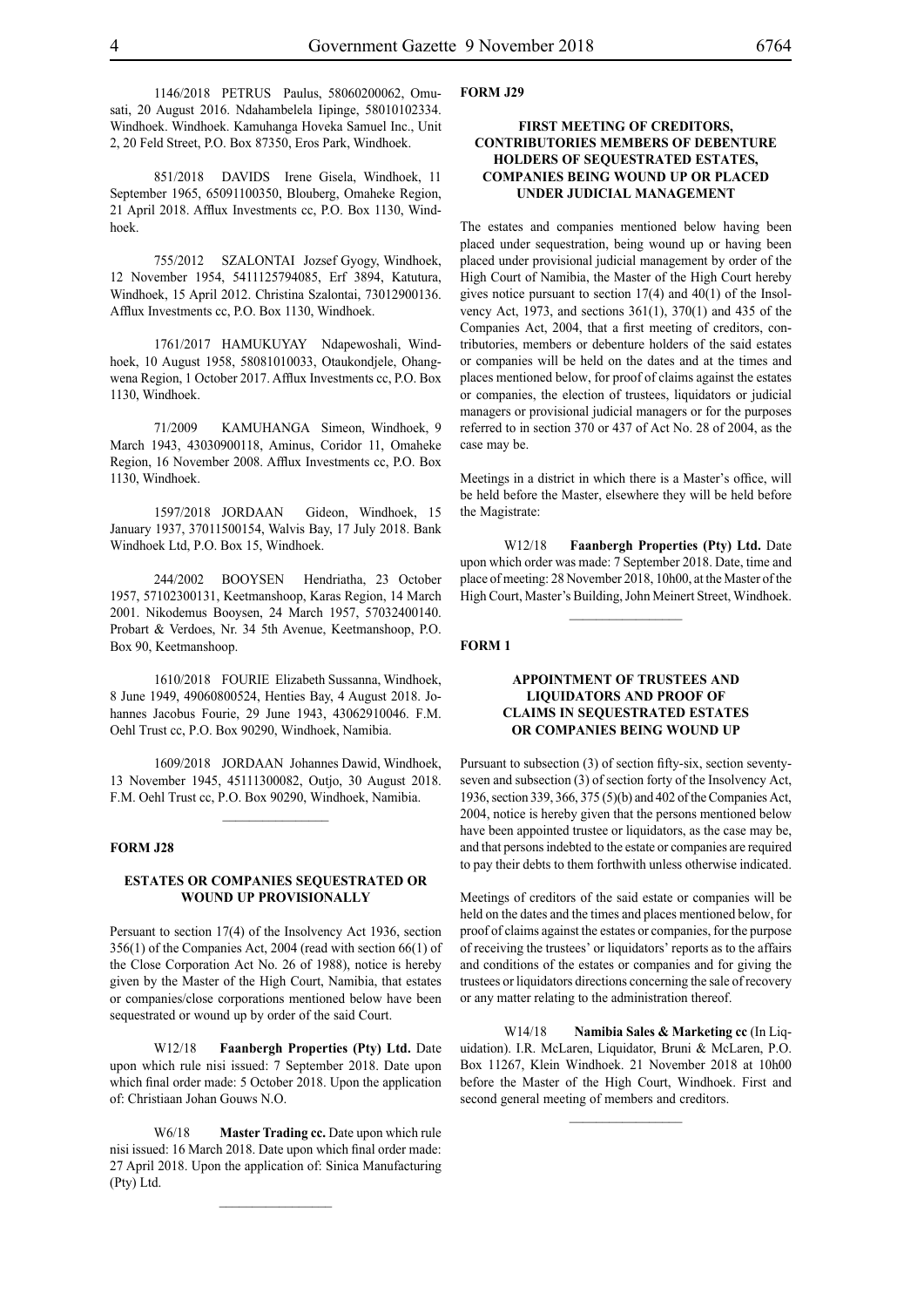## **FORM 4**

## **LIQUIDATION ACCOUNTS AND PLANS OF DISTRIBUTION OR CONTRIBUTION IN SEQUESTRATED ESTATES OR COMPANIES BEING WOUND UP**

Pursuant to section 77 of the Co-operatives Act, 1996 (as amended) notice is hereby given that the liquidation accounts and plans of distribution or contribution in the estates or companies/cooperatives mentioned below, will lie for inspection of creditors at the offices of the Registrar of Co-operatives, Luther Street, Windhoek and Investment Trust Company (Pty) Ltd.The particulars given are the following order: Name and description of estate/cooperative, description of account, place of account lying for inspection.

W42/99 **M.K.U. Enterprises (Pty) Ltd**(In Liquidation). Fourth and Final Liquidation and Distribution Account. Office of the Master of the High Court, Windhoek and Magistrate Okahandja for a period of 14 days as from 9 November 2018. D.J. Bruni, & I.R. McLaren, Joint Liquidators, Bruni & McLaren, P.O. Box 11267, Klein Windhoek.

## **CASE NO: HC-MD-CIV-ACT-CON-2017/01180 IN THE HIGH COURT OF NAMIBIA (Main Division Windhoek)**

 $\frac{1}{2}$ 

In the matter between:

| <b>STANDARD BANK</b> |                              |
|----------------------|------------------------------|
| NAMIBIA LIMITED      | Judgement Creditor/Plaintiff |

and

**J CATITA IMPEX CC** Judgment Debtor/Defendant

#### **NOTICE OF SALE IN EXECUTION**

IN EXECUTION OF COURT ORDER of THE HIGH COURT OF NAMIBIA, given on **10 NOVEMBER 2017** in the abovementioned case, a judicial sale by public auction will be held on **22 NOVEMBER 2018** at **10H00** at ERF 6741, Haus Talblick, Unit 5, Wecke Street, WINDHOEK, of the following property:

| <b>CERTAIN:</b> | Erf 6741, Haus Talblick Unit 5, Wecke<br><b>Street</b>                          |
|-----------------|---------------------------------------------------------------------------------|
| SITUATED:       | In the Municipality of Windhoek<br>(Registration Division "K")<br>Khomas Region |

MEASURING: 177 (one seven seven) square metres

Sectional Plan: No. 26/2003 and Sectional Title: No 36/2003(5) Unit.

## **CONDITIONS OF SALE**

- 1. The sale will be held without reserve and property will be sold to the highest bidder.
- 2. The property will be sold "voetstoots".
- 3. Payment shall be made in cash or by bank guaranteed cheque.

DATED at WINDHOEK this 4th day of SEPTEMBER 2018.

AngulaCo. Incorporated legal practitioner for judgement creditor/ **PLAINTIFF** Unit 112 E/F, Block C Maerua Park, Centaurus Street **WINDHOEK** 

## **CASE NO: HC-MD-CIV-ACT-CON-2017/04672 IN THE HIGH COURT OF NAMIBIA MAIN DIVISION - WINDHOEK**

 $\frac{1}{2}$ 

In the matter between:

#### **BANK WINDHOEK LIMITED** Plaintiff

and

## **REINHARD JAGGER** Defendant

#### **NOTICE OF SALE IN EXECUTION**

In execution of a Judgement of the above Honourable Court in the above action, a sale without reserve will be held by the Deputy Sheriff, **Windhoek**, at Section No 12, Shilunga Court, Erf 505, Shilunga street, Cimbebasia (Extension No. 1), Windhoek, on **13 November 2018**, at **15h00,** of the undermentioned property:

| <b>CERTAIN:</b>   | Section No 12 in the building known<br>as Shilunga Court, Erf 505, Shilunga<br>street, Cimbebasia (Extension No. 1)      |
|-------------------|--------------------------------------------------------------------------------------------------------------------------|
| SITUATE:          | In the Municipality of Windhoek<br>(Registration Division "K")                                                           |
| <b>MEASURING:</b> | 129 square metres                                                                                                        |
|                   | IMPROVEMENTS: Double storey, three bedroom sectional<br>title with lounge, kitchen, two bath-<br>rooms and single garage |

TERMS 10% of the purchase price and the auctioneers' commission must be paid on the date of the sale. The further terms and conditions of the sale will be read prior to the auction and lie for inspection at the office of the Deputy Sheriff, Windhoek, and at the offices of the execution creditor's attorneys.

DATED at WINDHOEK this 24th day of SEPTEMBER 2018.

DR WEDER KAUTA & HOVEKA INC Legal Practitioner for Plaintiff WHK HOUSE Jan Jonker Road WINDHOEK

## **CASE NO. HC-MD-CIV-ACT-CON-2016/02203 IN THE HIGH COURT OF NAMIBIA**

 $\frac{1}{2}$ 

In the matter between:

**STANDARD BANK NAMIBIA LIMITED** Plaintiff

and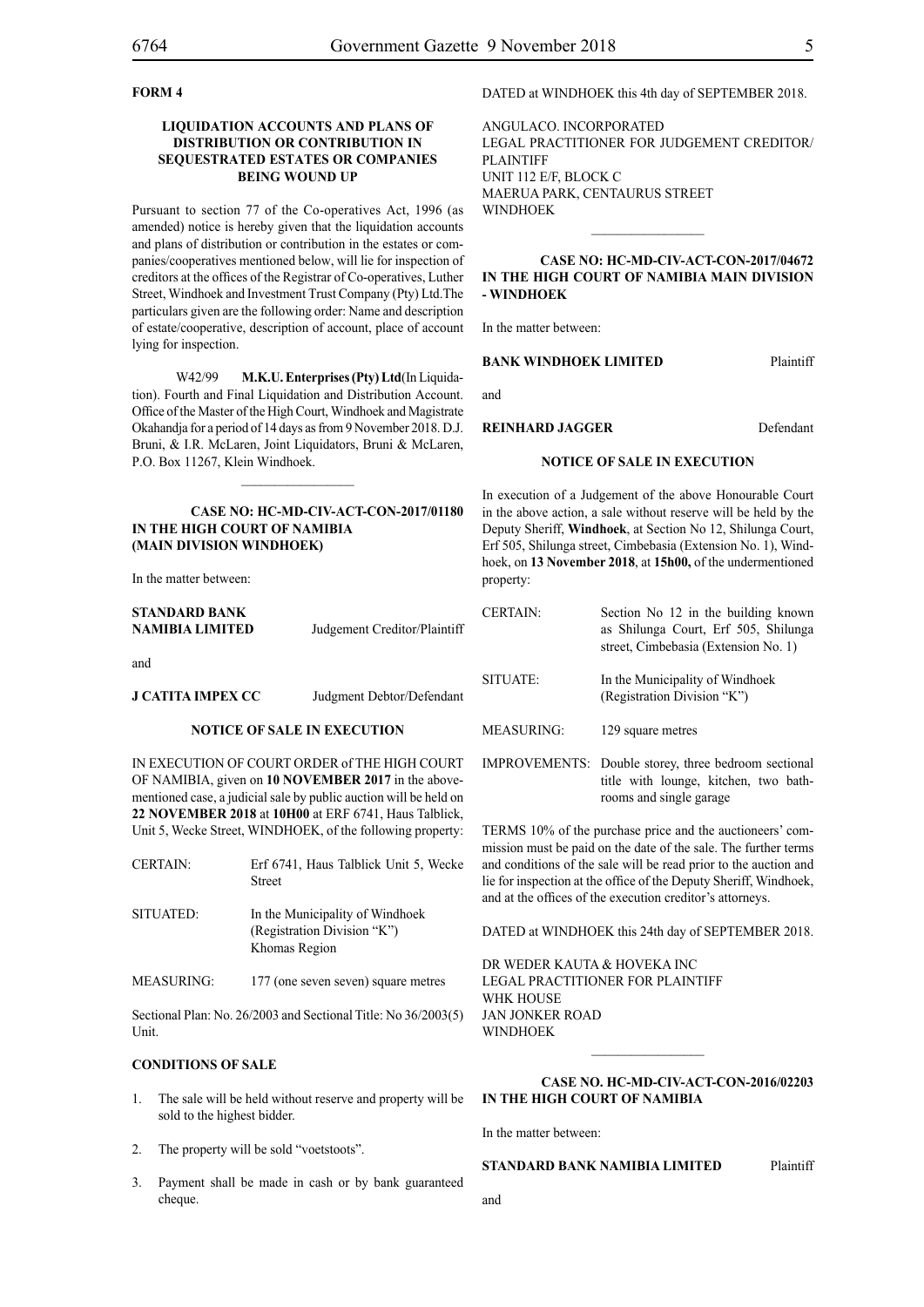## **SERAPHIA LINUS** Defendant

#### **NOTICE OF SALE IN EXECUTION**

In execution of a Judgment of the above Honourable Court dated **11 August 2017** in the above action, a sale without reserve, will be held by the Deputy Sheriff, **ONGWEDIVA**, at Erf 2712, ONGWEDIVA, on **28 November 2018**, at **10H00**, of the under mentioned property:

| <b>CERTAIN:</b>   | Erf 2712                                                                 |
|-------------------|--------------------------------------------------------------------------|
| SITUATE:          | In the Town of Ongwediva<br>(Registration Division "A")<br>Oshana Region |
| <b>MEASURING:</b> | 450 (four hundred and fifty) square me-<br>tres                          |

IMPROVEMENTS: 1 x Lounge, 1 x Kitchen, 1 x Bathroom, 3 x Bedrooms, 1 x Car port

TERMS 10% of the purchase price and the auctioneers' commission must be paid on the date of the sale. The further terms and conditions of the sale will be read prior to the auction and lie for inspection at the office of the Deputy Sheriff, OTJI-WARONGO and at the offices of the execution creditor's attorneys.

DATED at WINDHOEK this 8th day of OCTOBER 2018.

DR WEDER KAUTA & HOVEKA INC Legal Practitioner for Plaintiff 3rd Floor WKH House Jan Jonker Road WINDHOEK

#### **CASE NO: I 3187/2012 IN THE HIGH COURT OF NAMIBIA**

 $\frac{1}{2}$ 

In the matter between:

#### **FIRST NATIONAL BANK OF NAMIBIA LTD** Plaintiff

and

**CALABRIA EITHTEEN PROPERTY CC/2003/1785** First Defendant **OZIEL MANDLAKAYISE MHAMBI** Second Defendant **LUCY MHAMBI** Third Defendant

## **NOTICE OF SALE IN EXECUTION OF IMMOVABLE PROPERTY**

Pursuant to a Judgment of the above Honourable Court granted on **29 NOVEMBER 2013**, the following immovable property will be sold without reserve and voetstoots by the Deputy Sheriff of the District of **WINDHOEK** on **20 NOVEMBER 2018** at **10h00** at ERF NO. 68 CIMBEBASIA WINDHOEK.

| <b>CERTAIN:</b>   | Erf No. 68, Cimbebasia                                         |
|-------------------|----------------------------------------------------------------|
| SITUATE:          | In the Municipality of Windhoek<br>(Registration Division "K") |
| <b>MEASURING:</b> | 442 (four hundred and forty two) square<br>metres              |

CONSISTING OF 1 x Lounge, 1 x Dining Room, 1 x Kitchen, 3 x Bedrooms, 2 x Bathrooms, x Garage, x Carport

The "Conditions of Sale-in-Execution" will lie for inspection at the office of the Deputy Sheriff at WINDHOEK and at the Head Office of Plaintiff at WINDHOEK and Plaintiffs Attorneys, Fisher, Quarmby & Pfeifer, at the undermentioned address.

Dated at WINDHOEK this 18TH day of SEPTEMBER 2018.

FISHER, QUARMBY & PFEIFER LEGAL PRACTITIONER FOR Plaintiff c/o Robert Mugabe & Thorer Streets entrance on Burg Street PO BOX 37 WINDHOEK

**CASE NO: I 2033/2011 IN THE HIGH COURT OF NAMIBIA**

 $\frac{1}{2}$ 

In the matter between:

**FIRST NATIONAL BANK OF NAMIBIA LIMITED** Plaintiff

and

## **TLP PROPERTY FIFTY TWO CC 2008/4402** First Defendant **CONSTANCE ENA LOUISA HOUGH (nee VILONEL)** Second Defendant **MICHIEL CHRISTIAAN HOUGH Third Defendant**

## **NOTICE OF SALE IN EXECUTION OF IMMOVABLE PROPERTY**

Pursuant to a Judgment of the above Honourable Court granted on **2 SEPTEMBER 2011**, the following immovable property will be sold without reserve and voetstoots by the Deputy Sheriff of the District of **WALVIS BAY** on **23 NOVEMBER 2018**  at **10h00** at ERF NO. 1767, EXTENSION NO. 6, KARAS STREET, HENTIESBAAI.

| <b>CERTAIN:</b>   | Erf No. 1767, Extension No. 6, Karas<br>Street, Hentiesbaai                                                                                                                                                                              |
|-------------------|------------------------------------------------------------------------------------------------------------------------------------------------------------------------------------------------------------------------------------------|
| SITUATE:          | In the Municipality of Hentiesbaai<br>(Registration Division "G")                                                                                                                                                                        |
| <b>MEASURING:</b> | 981 (nine eight one) square metres                                                                                                                                                                                                       |
| CONSISTING OF     | Main Dwelling: 156m <sup>2</sup> 1 x Entrance<br>Hall, 1 x Lounge, 1 x Dining Room, 1 x<br>Kitchen, 3 x Bedrooms, 2 x Bathrooms,<br>2 x Showers, 2 x WC<br>Outbuilding: $68m^2$ 2 x Garage, 1 x Ser-<br>vants Quarters 1 x Bathroom / WC |

The "Conditions of Sale-in-Execution" will lie for inspection at the office of the Deputy Sheriff at WALVIS BAY and at the Head Office of Plaintiff at WINDHOEK and Plaintiffs Attorneys, Fisher, Quarmby & Pfeifer, at the undermentioned address.

Dated at WINDHOEK this 12th day of OCTOBER 2018.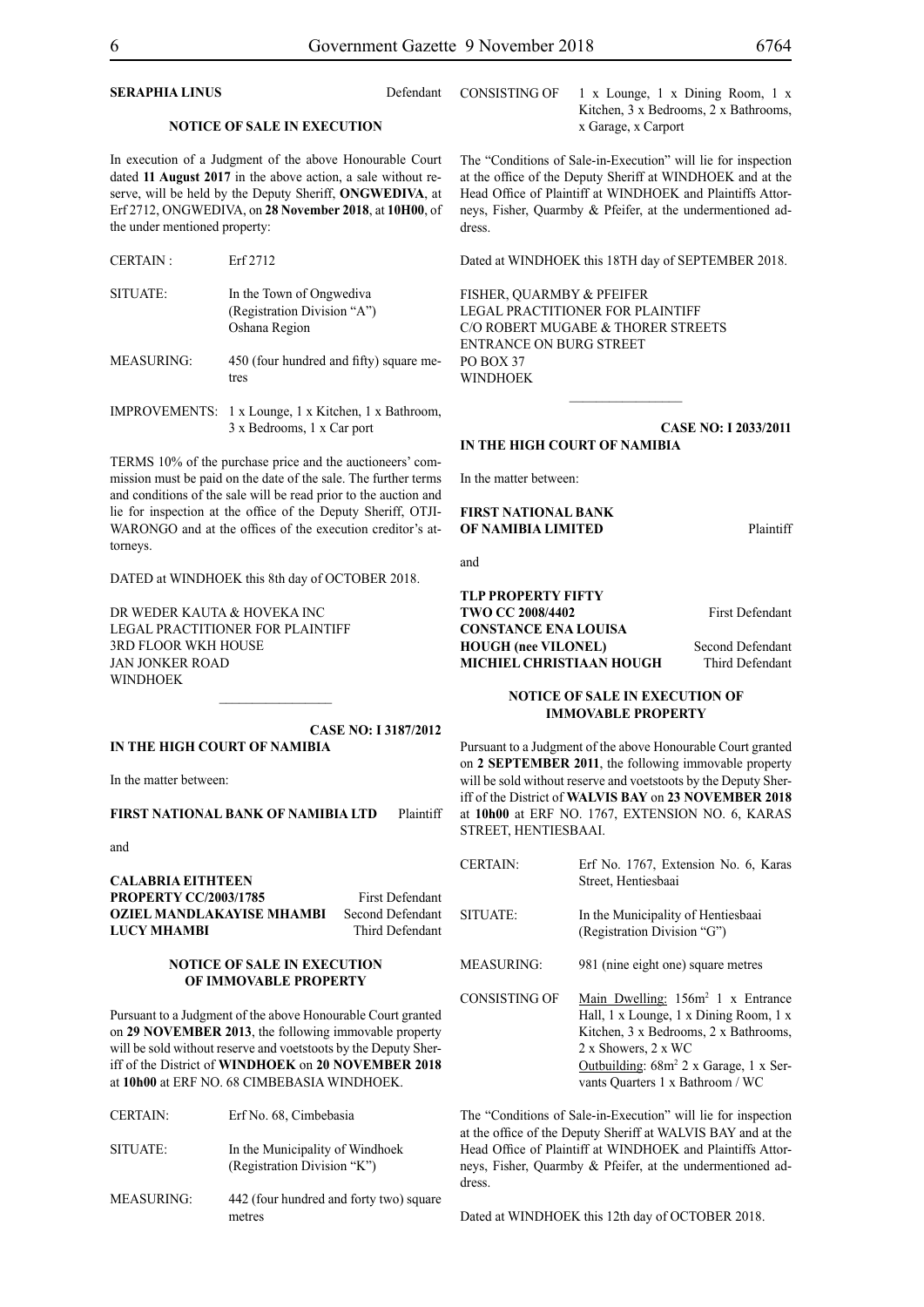FISHER, QUARMBY & PFEIFER LEGAL PRACTITIONER FOR Plaintiff c/o Robert Mugabe & Thorer Streets entrance on Burg Street PO BOX 37 WINDHOEK

## **CASE No. HC-MD-CIV-ACT-CON-2017/03599 IN THE HIGH COURT OF NAMIBIA**

 $\frac{1}{2}$ 

In the matter between:-

**FIRST NATIONAL BANK OF NAMIBIA LIMITED** Plaintiff

and

#### **LA PROVIDENCE FARMING CC REG. NO: CC/2004/1714** Third Defendant

#### **NOTICE OF SALE IN EXECUTION OF IMMOVABLE PROPERTY**

Pursuant to a Judgment of the above Honourable Court granted on **8 NOVEMBER 2017**, the following immovable property will be sold without reserve and voetstoots by the Deputy Sheriff of the District of **TSUMEB** on **23 NOVEMBER 2018** at **14h00** at PORTION 10 (A PORTION OF PORTION 5) (BRO-KEN HILL) OF THE FARM OTAVIFONTEIN NO. 794.

| <b>CERTAIN:</b> | Portion 10 (A Portion Of Portion 5)<br>(Broken Hill) of the Farm Otavifontein<br>No. 794 |  |
|-----------------|------------------------------------------------------------------------------------------|--|
| SITUATE:        | (Registration Division "B")<br>Otjozondjupa Region                                       |  |
| MEASURING:      | 113,0874 (one one three comma nil                                                        |  |

- eight seven four) hectares
- CONSISTING OF Residential Facilities: Main Dwelling 295m2 in size, 5x park homes labourer's dwellings 315m<sup>2</sup> in size and outbuildings.1x Lounge, 1 x Dining room, Study, 1 Kitchen, 1 x Panty, 1 x Laundry, 1 x Bathroom with Shower & Toilet, full Bathroom and separate Toilet. Flat consist of one bedroom and bathroom with shower & toilet. Camps and Water Supply: 12 stockproof camps with 1 post. External fence comprises of 5 to 9 wire) stock proof fencing and 1 ha is closed with game proof fencing 18 wire strands. 3 boreholes of which two are fitted with submersible pumps and one is fitted with solar power. Farm has a set of 4 kraals with drinking troths in each post. The farm has 4x 5 000 L plastic tanks. Electricity: The subject farm is connect-

ed to the Nampower electricity network and has 16KVA backup generator set.

The "Conditions of Sale-in-Execution" will lie for inspection at the office of the Deputy Sheriff at TSUMEB and at the Head Office of Plaintiff at WINDHOEK and Plaintiffs Attorneys, Fisher, Quarmby & Pfeifer, at the undermentioned address.

Dated at WINDHOEK this 29th day of OCTOBER 2018

FISHER, QUARMBY & PFEIFER LEGAL PRACTITIONER FOR Plaintiff c/o Robert Mugabe & Thorer Streets entrance on Burg Street PO BOX 37 WINDHOEK

## **IN THE MAGISTRATE'S COURT FOR THE DISTRICT OF WINDHOEK**

 $\frac{1}{2}$ 

## **HELD AT WINDHOEK Case No 6511/2017**

In the matter between

## **MWANDIKWA KYALO KITHEKA** Plaintiff

and

**TATENDA NICKSHA MWANANDIMAYI** First Defendant **SOUTH HAVEN INVESTMENT CC** Second Defendant

#### **NOTICE OF SALE IN EXECUTION**

TAKE NOTICE THAT the undermentioned improved, immovable property will be sold in execution by the Messenger of the Court for the District of **TSUMEB** on **FRIDAY, 23 NOVEM-BER 2018** at **09h00** at the premises of the undermentioned property of the Defendants:

| <b>CERTAIN:</b>   | Erf Number 2899, Extension 7, Tsumeb                                                                 |
|-------------------|------------------------------------------------------------------------------------------------------|
| SITUATE:          | In the Municipality of Tsumeb<br>(Registration Divison "B")                                          |
| <b>MEASURING:</b> | $1590m2$ (one five nine nil) with im-<br>provements thereon consisting of four<br>residential houses |
|                   |                                                                                                      |

HELD BY: Deed of Transfer No T 544/2016

The conditions of the Sale will be read out by the Messenger of the Magistrate's Court for TSUMEB mmediately prior the sale and are also available for inspection at the office of the Messenger of the Magistrate's Court, at Erf 1631, 3rd road, Tsumeb, Republic of Namibia.

DATED at WINDHOEK on 15th OCTOBER 2018

THEUNISSEN, LOUW & PARTNERS Schützen Haus, No. 1. Schützen Street WINDHOEK, NAMIBIA

## **CASE NO.: HC-MD-CIV-ACT-CON-2017/03140 IN THE HIGH COURT OF NAMIBIA (Main Division)**

 $\mathcal{L}_\text{max}$ 

In the matter between:

## **FIRST NATIONAL BANK OF NAMIBIA LIMITED** Plaintiff

and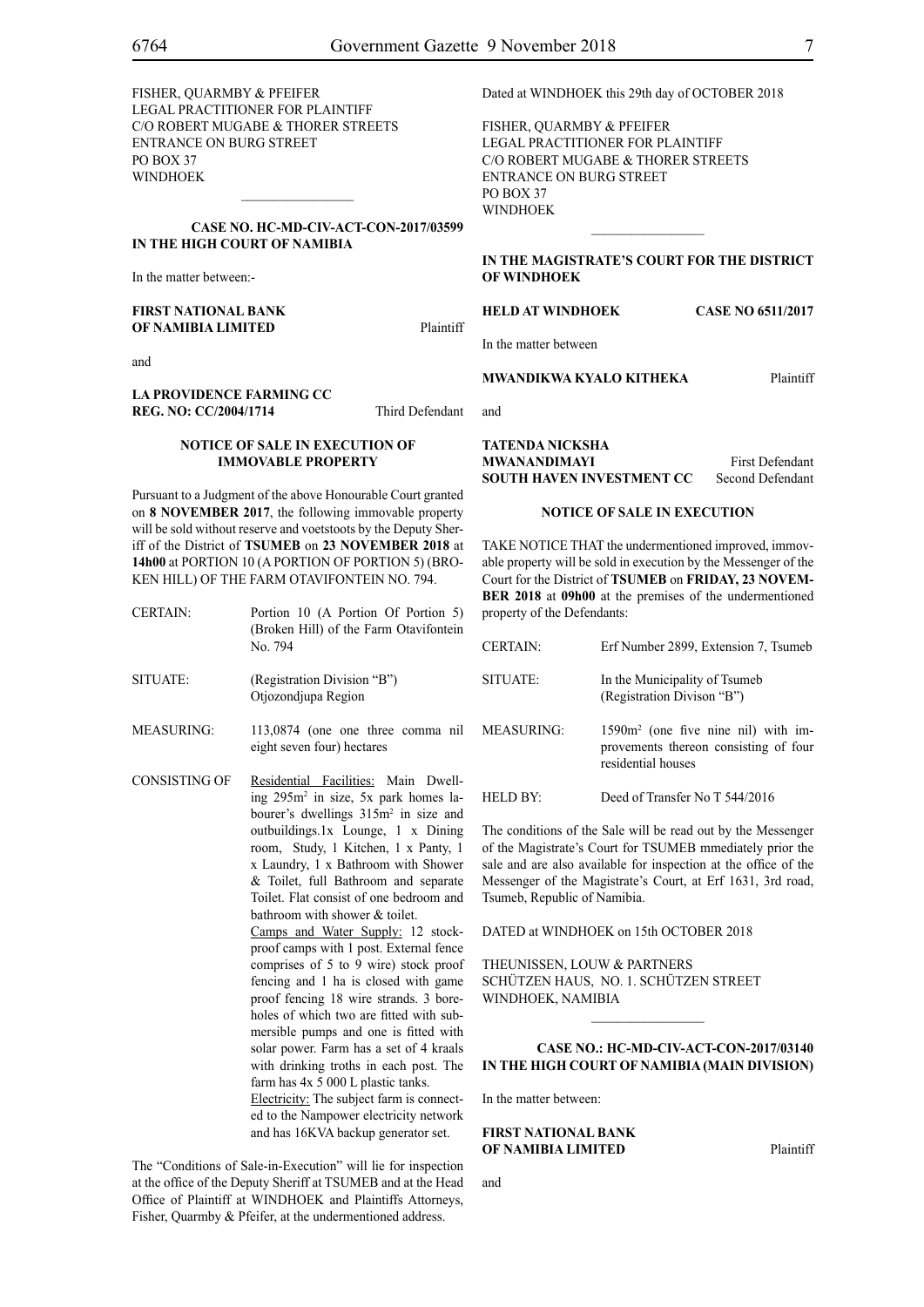## **THALITA VAN DEN HEEVER** Defendant

## **NOTICE OF SALE IN EXECUTION OF IMMOVABLE PROPERTY**

In Execution of a Judgement of the above Honourable Court in the abovementioned suit, a sale will be held on **23 NOVEM-BER 2018** at **12H00** at the premises of the undermentioned property of the Defendant:

| <b>CERTAIN:</b> | Erf No. 9, Section No. 2 Veddersdal<br>Court, Sectional Plan No. SS40/2014 |
|-----------------|----------------------------------------------------------------------------|
| SITUATE:        | In the Town of Okahandia<br>(Registration Division "J")                    |
|                 | Otjozondjupa Region                                                        |

MEASURING: 55 (fifty five) square meters

The following improvements are on the property (although nothing in this respect is guaranteed)

1 x Lounge, 1 x Kitchen, 2 x Bedrooms, 1 x Bathroom, 1 x Shower, 1 x WC and 2 x Carports

- 1. The Sale is subject to provisions of the High Court Act no. 16 of 1990, as amended, and the property will be sold "voetstoots" according to the existing title deed.
- 2. The property shall be sold by the Deputy Sheriff of Okahandja to the highest bidder.
- 3. 10% of the purchase price is to be paid in cash on the date of the sale, the balance together with interest at a rate equal to the prime lending rate of the Plaintiff from time to time plus 5% as from the date of sale in execution to date of registration, both dates inclusive, is to be paid against transfer, to be secured by a Bank or Building Society or other acceptable guarantee to be furnished to the Deputy Sheriff within fourteen (14) days after the date of the sale in execution.
- The complete Conditions of Sale will be read out at the time of the sale, but may be inspected beforehand at the offices of the Deputy Sheriff or FIRST NATIONAL BANK OF NAMIBIA LIMITED Windhoek or at the offices of the Plaintiffs Attorneys at the undermentioned address.

Dated in WINDHOEK on this 8th day of October 2018.

THEUNISSEN, LOUW & PARTNERS Schützen Haus, No. 1 Schützen Street WINDHOEK, NAMIBIA

## **NOTICE OF SALE IN EXECUTION OF IMMOVABLE PROPERTY**

In Execution of a Judgement of the above Honourable Court in the abovementioned suit, a sale will be held on **29 NOVEM-BER 2018** at **10H00** in front of the Magistrate's Court, Rundu:

| <b>CERTAIN:</b> | Erf No. 177, Ndama                                                     |
|-----------------|------------------------------------------------------------------------|
| SITUATE:        | In the Town of Rundu<br>(Registration Division "B")<br>Okavango Region |

MEASURING: 604 (six nil four) Square Meters

The following improvements are on the property (although nothing in this respect is guaranteed)

- 1 x Lounge, 1 x Kitchen, 3 x Bedrooms, 1 x Bathroom, 1 x Shower and 2 x W/C
- 1. The Sale is subject to provisions of the High Court Act no. 16 of 1990, as amended, and the property will be sold "voetstoots" according to the existing title deed.
- 2. The property shall be sold by the Deputy Sheriff of Rundu to the highest bidder.
- 3. 10% of the purchase price is to be paid in cash on the date of the sale, the balance together with interest at a rate equal to the prime lending rate of the Plaintiff from time to time plus 5% as from the date of sale in execution to date of registration, both dates inclusive, is to be paid against transfer, to be secured by a Bank or Building Society or other acceptable guarantee to be furnished to the Deputy Sheriff within fourteen (14) days after the date of the sale in execution.
- 4. The complete Conditions of Sale will be read out at the time of the sale, but may be inspected beforehand at the offices of the Deputy Sheriff or FIRST NATIONAL BANK OF NAMIBIA LIMITED Windhoek or at the offices of the Plaintiffs Attorneys at the undermentioned address.

Dated in WINDHOEK on this 8th day of October 2018.

THEUNISSEN, LOUW & PARTNERS Schützen Haus, No. 1 Schützen Street WINDHOEK, NAMIBIA

## **CASE NO.: HC-MD-CIV-ACT-CON-2017/03455 IN THE HIGH COURT OF NAMIBIA (Main Division)**

 $\frac{1}{2}$ 

In the matter between:

| <b>CASE NO.: I 2982/2012</b>                 |                                                         |           |
|----------------------------------------------|---------------------------------------------------------|-----------|
| IN THE HIGH COURT OF NAMIBIA (MAIN DIVISION) | <b>FIRST NATIONAL BANK OF</b><br><b>NAMIBIA LIMITED</b> | Plaintiff |
| In the matter between:                       |                                                         |           |
|                                              | and                                                     |           |
| <b>FIRST NATIONAL BANK</b>                   |                                                         |           |
| OF NAMIBIA LIMITED<br><b>Plaintiff</b>       | <b>MINAH MERIAM MOSES</b>                               | Defendant |
| and                                          |                                                         |           |

**JUDITH CHIMBAYA-MUREMI** Defendant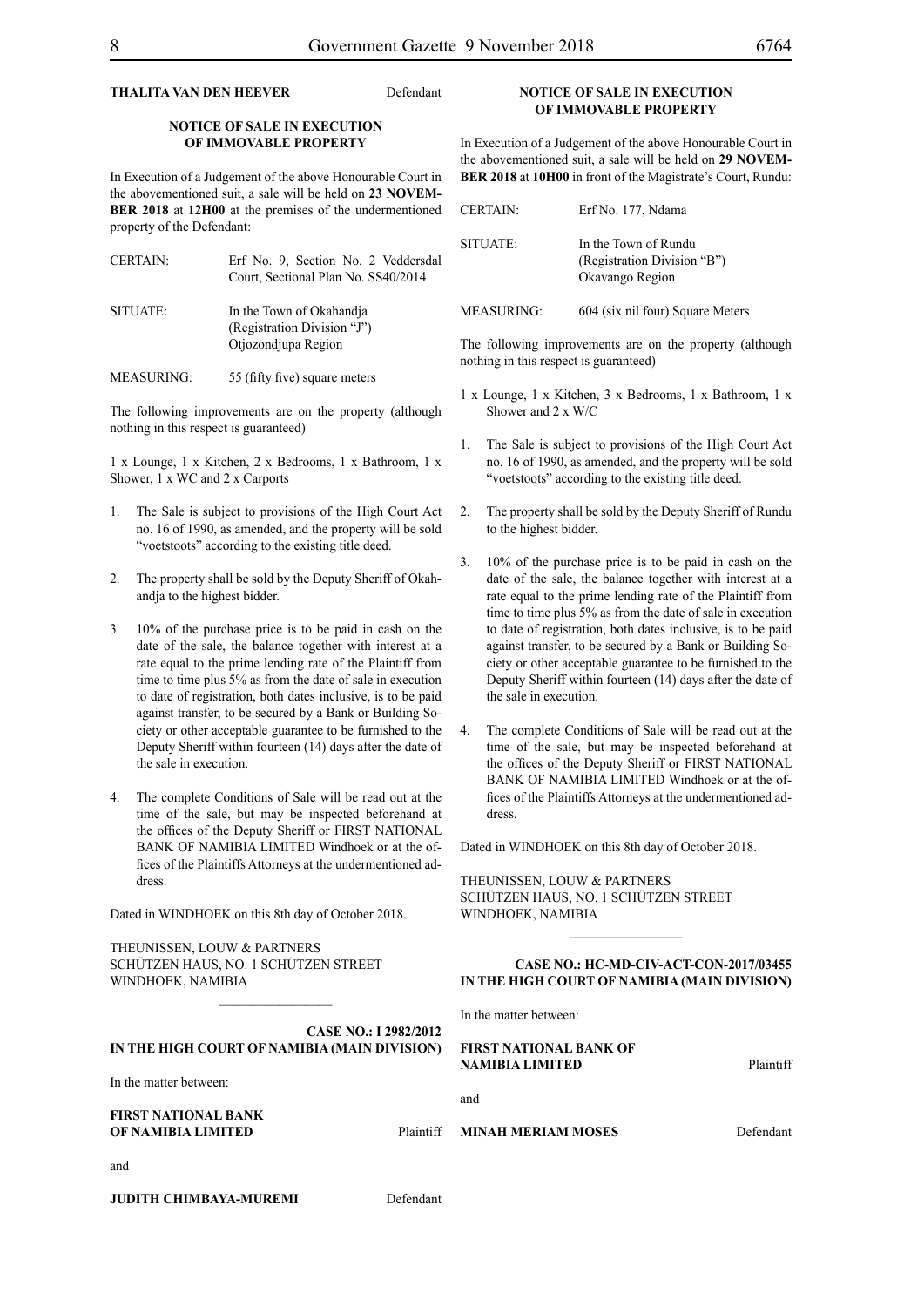## **NOTICE OF SALE IN EXECUTION OF IMMOVABLE PROPERTY**

In Execution of a Judgement of the above Honourable Court in the abovementioned suit, a sale will be held on **23 NOVEM-BER 2018** at **10H00** at the premises of the undermentioned property of the Defendant:

| <b>CERTAIN:</b>   | Erf No. 8, Unit 5, Blacky Tjingaete Hill,<br>Veddersdal, Sectional Plan No. 62/2014 |
|-------------------|-------------------------------------------------------------------------------------|
| SITUATE:          | In the Town of Okahandja<br>(Registration Division "J")<br>Otjozondjupa Region      |
| <b>MEASURING:</b> | 65 (sixty five) square meters                                                       |

The following improvements are on the property (although nothing in this respect is guaranteed)

1 x Lounge, 1 x Kitchen, 2 x Bedrooms, 1 x Showers and 1 x W/C

- 1. The Sale is subject to provisions of the High Court Act no. 16 of 1990, as amended, and the property will be sold "voetstoots" according to the existing title deed.
- 2. The property shall be sold by the Deputy Sheriff of Okahandja to the highest bidder.
- 3. 10% of the purchase price is to be paid in cash on the date of the sale, the balance together with interest at a rate equal to the prime lending rate of the Plaintiff from time to time plus 5% as from the date of sale in execution to date of registration, both dates inclusive, is to be paid against transfer, to be secured by a Bank or Building Society or other acceptable guarantee to be famished to the Deputy Sheriff within fourteen (14) days after the date of the sale in execution.
- 4. The complete Conditions of Sale will be read out at the time of the sale, but may be inspected beforehand at the offices of the Deputy Sheriff or FIRST NATIONAL BANK OF NAMIBIA LIMITED Windhoek or at the offices of the Plaintiffs Attorneys at the undermentioned address.

Dated in WINDHOEK on this 8th day of October 2018.

THEUNISSEN, LOUW & PARTNERS Schützen Haus, No. 1 Schützen Street WINDHOEK, NAMIBIA

## **In the MAGISTRATE'S COURT for the DISTRICT of OSHAKATI**

 $\frac{1}{2}$ 

## **HELD at OSHAKATI Case No. 49/2017**

In the matter between:

**GEORG SEBASTIAAN JACOBSZ N.O. ON BEHALF OF FRANS INDONGO INVESTMENT TRUST** Execution Creditor **ZENITH ENTERPRISES INCORPORATED** First Execution Debtor **GABRIEL UAHENGO** Second Execution Debtor

## **NOTICE OF SALE IN EXECUTION**

In pursuance of judgment granted on **5 April 2017**, the following immovable property will be sold "voetstoots" by the Messenger of the Court for the District of Ondangwa on **28 NOVEMBER 2018** at **14h00** at the under-mentioned Erf:

| <b>CERTAIN:</b> | Erf 418, Extension No 1, Ondangwa                                       |
|-----------------|-------------------------------------------------------------------------|
| SITUATE:        | In the Town of Ondangwa<br>(Registration Division "A")<br>Oshona Region |
| MEASURING:      | 900 SQUARE METRES                                                       |
| HELD BY         | Deed of Transfer No T 1354/2004                                         |
|                 | IMPROVEMENTS: Two Bedrooms, Kitchen, Living Room<br>One Bathroom        |
|                 |                                                                         |

The "Conditions of the Sale in Execution" will lie for inspection at the office of the Messenger of the Court in Ondangwa, and at the offices of the Plaintiff's Legal Practitioners, Etzold - Duvenhage, at the undermentioned address.

DATED at WINDHOEK this 19th day of OCTOBER 2018.

ETZOLD - DUVENHAGE LEGAL PRACTITIONER FOR Plaintiff 33 FELD STREET WINDHOEK

## **HC-MD-CIV-MOT-GEN-2018/00257 IN THE HIGH COURT OF NAMIBIA, MAIN DIVISION, HELD AT WINDHOEK ON FRIDAY, THE 07th DAY OF SEPTEMBER 2018 BEFORE THE HONOURABLE JUSTICE GEIER**

 $\frac{1}{2}$ 

In the matter between:

**CHRISTIAAN JOHAN GOUWS N.O.** Applicant

and

FAANBERGH PROPERTIES (Pty) Ltd Respondent

## **COURT ORDER**

Having heard **MR JACOBS** for the applicant and having read the Application for HC-MD-CIV-MOT-GEN-2018/00257 and other documents filed of record:

## **IT IS HEREBY ORDERED THAT:**

- 1. The Respondent is hereby placed under a provisional order of winding-up, in the hands of the Master of the High Court;
- 2. A Rule Nisi is hereby issued calling upon the Respondent to show cause, if any to this Honourable Court, on or before the 05 October 2018 at 10:00, why an order should not be made in the following terms:

and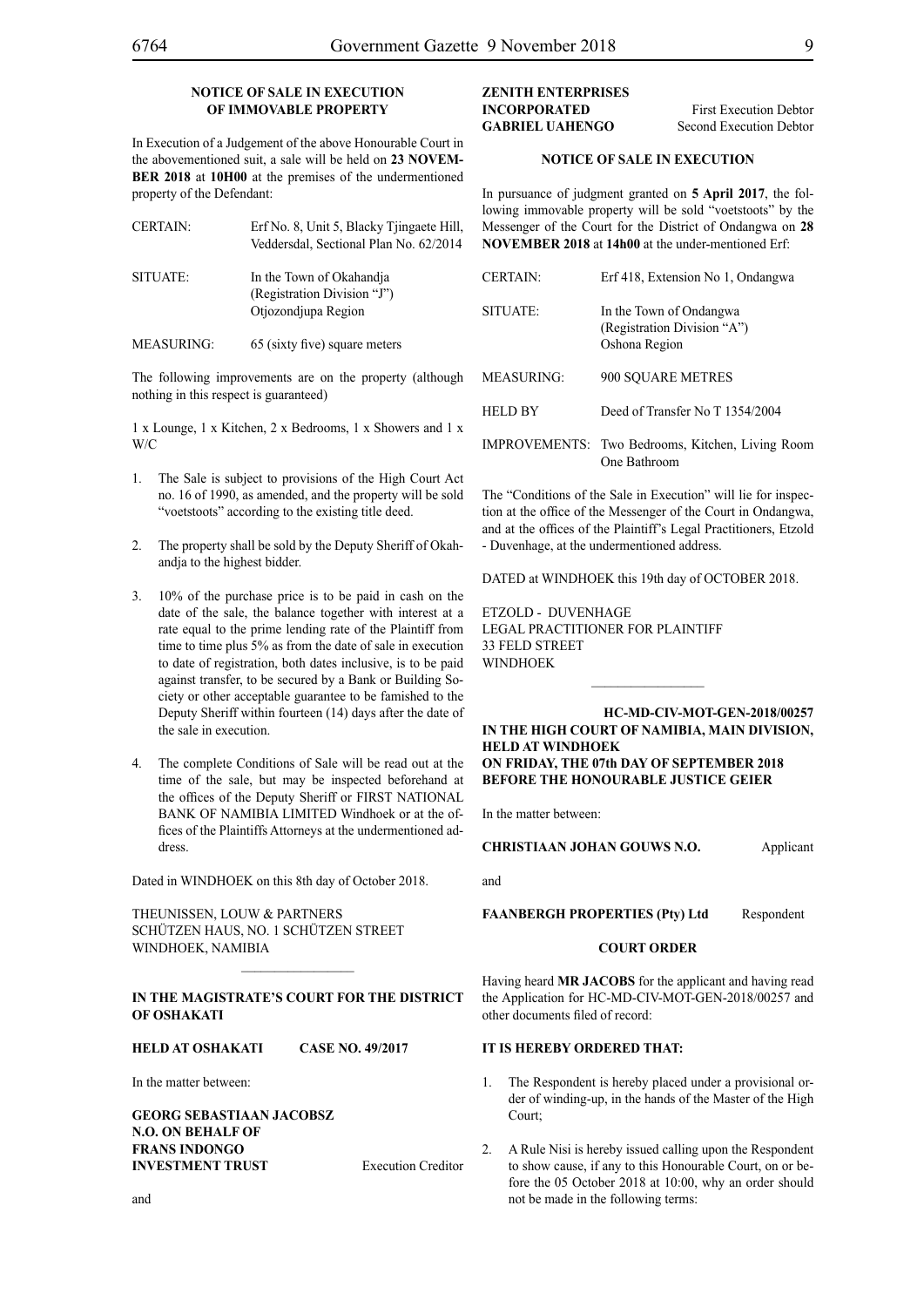- 2.1 the Respondent should not be placed under a final order of winding-up;
- 2.2 the costs of this application should not be costs in the winding-up of the Respondent.
- 3. Service of this Order is to be be effected:
	- 3.1 upon the Respondent, by delivering a copy thereof at its registered address; 3.2. by publishing a copy thereof in one edition of each of the Government Gazette and the Namibian newspaper.
- BY ORDER OF THE COURT

## REGISTRAR

- TO: BAREND VAN DER MERWE On behalf of Applicant Van der Merwe-Greeff Andima Inc. 28 Church Street Windhoek Namibia
- AND TO: FAANBERGH PROPERTIES (Pty) Ltd Respondent Fapwill Office Building Unit C Cnr. Lazarette Steet & Jan Jonker Road WINDHOEK Namibia

The Master of the High Court John Meinert Street, Windhoek

## **HC-MD-CIV-MOT-GEN-2018/00257 IN THE HIGH COURT OF NAMIBIA, MAIN DIVISION, HELD AT WINDHOEK ON FRIDAY, THE 05th DAY OF OCTOBER 2018 BEFORE THE HONOURABLE JUSTICE MASUKU**

In the matter between:

**CHRISTIAAN JOHAN GOUWS N.O.** Applicant

and

**FAANBERGH PROPERTIES (Pty) Ltd** Respondent

#### **COURT ORDER**

Having heard **MR SCHICKERLING**, counsel for the Applicant having read the Application for HC-MD-CIV-MOT-GEN-2018/00257 and other documents filed of record:

## **IT IS HEREBY ORDERED THAT:**

- 1. The Rule Nisi is hereby confirmed and the final liquidation order is hereby granted.
- 2. The matter is removed from the roll and is regarded as finalised.

BY ORDER OF THE COURT THE REGISTRAR

TO: BAREND VAN DER MERWE On behalf of Applicant Van der Merwe-Greeff Andima Inc. 28 Church Street Windhoek Namibia

AND TO: FAANBERGH PROPERTIES (Pty) Ltd Respondent Fapwill Office Building Unit C Cnr. Lazarette Steet & Jan Jonker Road **WINDHOEK** Namibia

The Master of the High Court John Meinert Street, Windhoek

## **HC-MD-CIV-MOT-GEN-2017/00438 IN THE HIGH COURT OF NAMIBIA, MAIN DIVISION, HELD AT WINDHOEK ON FRIDAY, THE 27th DAY OF APRIL 2018 BEFORE THE HONOURABLE JUSTICE MASUKU**

 $\frac{1}{2}$ 

In the matter between:

**SINICA MANUFACTURING (Pty) Ltd** Applicant

and

**MASTER TRADING CC** Respondent

#### **COURT ORDER**

Having heard **MR. J. GAYA**, on behalf of the Applicant and having read the Application for HC-MD-CIV-MOT-GEN-2017/00438 and other documents filed of record:

## **IT IS HEREBY ORDERED THAT:**

- 1 The rule nisi issued on 16 March 2018 is hereby confirmed, namely, that:
	- 1.1 The respondent is placed under a final order of liquidation into the hands of the Master of the above Honourable Court; and
	- 1.2 The costs of this application are costs in the liquidation.
- 2 The matter is removed from the roll and is regarded as finalised.

## BY ORDER OF THE COURT REGISTRAR

- TO: JEROME GAYA On behalf of Applicant Fisher, Quarmby & Pfeifer c/o Robert Mugabe Avenue & Thorer Street Windhoek Namibia
- AND TO: MASTER TRADING CC Respondent NO. 5 ATLAS HOUSE CARE OF SAM NUJOMA AND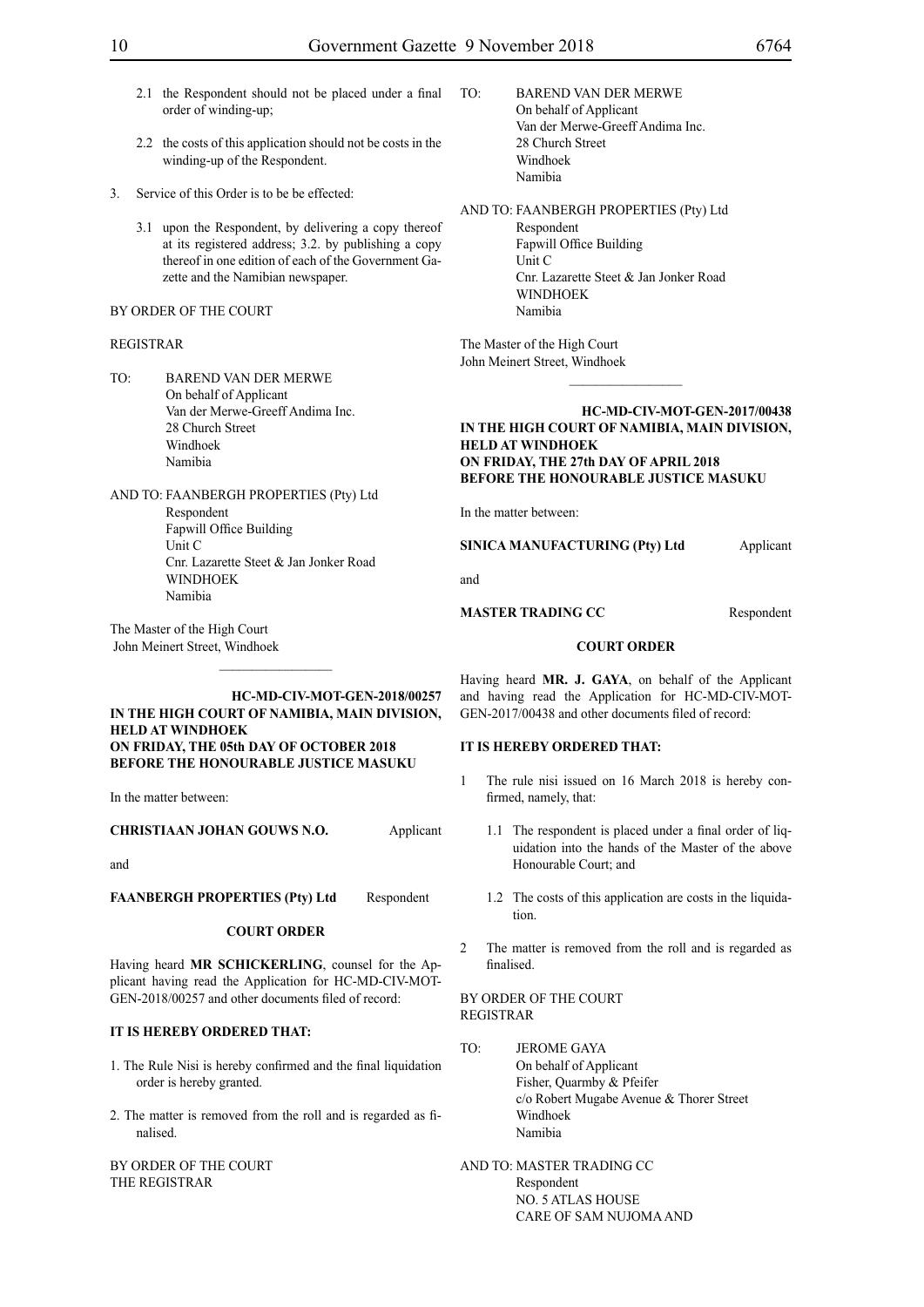MANDUME NDEMUFAYO WINDHOEK Namibia

## **CASINO'S AND GAMBLING HOUSE ACT, 1994**

 $\frac{1}{2}$ 

## **NOTICE OF APPLICATION IN TERMS OF THE CASI-NOS AND GAMBLING HOUSES ACT, 1994 (ACT 32 OF 1994) SECTION 16 (2) FOR TRANSFER OF A GAM-BLING HOUSE LICENCE**

Notice is hereby given of the application for the transfer of a licence of which the details are given below. Any person who wishes to object to the application in terms of section 19 (1) may submit his/her objection in the prescribed manner to the secretary not later than 21 days after the publication of this notice.

| Name of applicant:                                                   | Rainbow Industries (Pty) Ltd          |
|----------------------------------------------------------------------|---------------------------------------|
| Type of license:                                                     | Gambling house license                |
| Name of accommodation<br>establishment or retail<br>liquor business: | Taxi Rank Bottle Store<br>Khomasdal   |
| Name of proposed<br>transferee:                                      | Novomatic Namibia<br>Gaming (Pty) Ltd |
| Physical address of<br>premises to which the                         | Erf 4315<br>Austin Road               |

#### **CASINO'S AND GAMBLING HOUSE ACT, 1994**

 $\frac{1}{2}$ 

application applies: Khomasdal

## **NOTICE OF APPLICATION IN TERMS OF THE CASINOS AND GAMBLING HOUSES ACT, 1994 (ACT 32 OF 1994) SECTION 16 (2) FOR TRANSFER OF A GAMBLING HOUSE LICENCE**

Notice is hereby given of the application for the transfer of a licence of which the details are given below. Any person who wishes to object to the application in terms of section 19 (1) may submit his/her objection in the prescribed manner to the secretary not later than 21 days after the publication of this notice.

| Name of applicant:                                                   | RR Kamehozu                           |
|----------------------------------------------------------------------|---------------------------------------|
| Type of license:                                                     | Gambling house license                |
| Name of accommodation<br>establishment or retail<br>liquor business: | Kamehozu Inn<br>Grootfontein          |
| Name of proposed<br>transferee:                                      | Novomatic Namibia<br>Gaming (Pty) Ltd |
| Physical address of<br>premises to which the<br>application applies: | Erf 734<br>Umulunga<br>Grootfontein   |

## **CASINO'S AND GAMBLING HOUSE ACT, 1994**

## **NOTICE OF APPLICATION IN TERMS OF THE CASINOS AND GAMBLING HOUSES ACT, 1994 (ACT 32 OF 1994) SECTION 16 (2) FOR TRANSFER OF A GAMBLING HOUSE LICENCE**

Notice is hereby given of the application for the transfer of a licence of which the details are given below. Any person who wishes to object to the application in terms of section 19 (1) may submit his/her objection in the prescribed manner to the secretary not later than 21 days after the publication of this notice.

| Name of applicant:                                                   | Namsa Investments (Pty) Ltd           |
|----------------------------------------------------------------------|---------------------------------------|
| Type of license:                                                     | Gambling house license                |
| Name of accommodation<br>establishment or retail<br>liquor business: | Purple Blues<br>Okahandja             |
| Name of proposed<br>transferee:                                      | Novomatic Namibia<br>Gaming (Pty) Ltd |
| Physical address of<br>premises to which the<br>application applies: | Erf91<br>Main Street<br>Okahandia     |

#### **CASINO'S AND GAMBLING HOUSE ACT, 1994**

 $\frac{1}{2}$ 

## **NOTICE OF APPLICATION IN TERMS OF THE CASINOS AND GAMBLING HOUSES ACT, 1994 (ACT 32 OF 1994) SECTION 16 (2) FOR TRANSFER OF A GAMBLING HOUSE LICENCE**

Notice is hereby given of the application for the transfer of a licence of which the details are given below. Any person who wishes to object to the application in terms of section 19 (1) may submit his/her objection in the prescribed manner to the secretary not later than 21 days after the publication of this notice.

| Name of applicant:                                                   | <b>Dimension Properties</b>              |
|----------------------------------------------------------------------|------------------------------------------|
| Type of license:                                                     | Gambling house license                   |
| Name of accommodation<br>establishment or retail<br>liquor business: | La Lainyas Gambling House<br>Walvis Bay  |
| Name of proposed<br>transferee:                                      | Novomatic Namibia<br>Gaming (Pty) Ltd    |
| Physical address of<br>premises to which the<br>application applies: | Erf 663<br>142, 7th Street<br>Walvis Bay |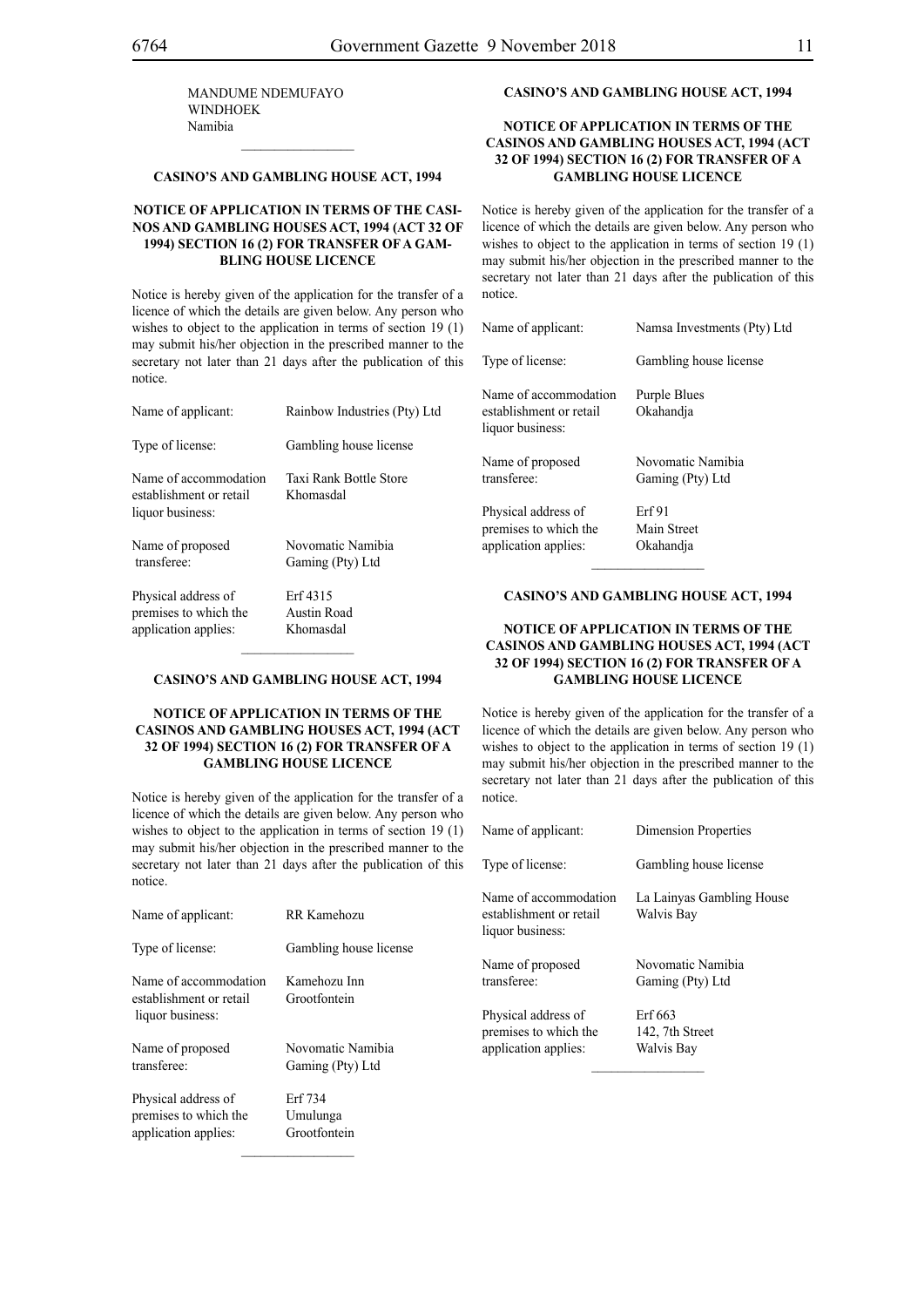## **CASINO'S AND GAMBLING HOUSE ACT, 1994**

## **NOTICE OF APPLICATION IN TERMS OF THE CASINOS AND GAMBLING HOUSES ACT, 1994 (ACT 32 OF 1994) SECTION 16 (2) FOR TRANSFER OF A GAMBLING HOUSE LICENCE**

Notice is hereby given of the application for the transfer of a licence of which the details are given below. Any person who wishes to object to the application in terms of section 19 (1) may submit his/her objection in the prescribed manner to the secretary not later than 21 days after the publication of this notice.

## **CASINO'S AND GAMBLING HOUSE ACT, 1994**

## **NOTICE OF APPLICATION IN TERMS OF THE CASINOS AND GAMBLING HOUSES ACT, 1994 (ACT 32 OF 1994) SECTION 16 (2) FOR TRANSFER OF A GAMBLING HOUSE LICENCE**

Notice is hereby given of the application for the transfer of a licence of which the details are given below. Any person who wishes to object to the application in terms of section 19 (1) may submit his/her objection in the prescribed manner to the secretary not later than 21 days after the publication of this notice.

| Name of applicant:      | Allu Investment Holdings    | Name of applicant:      | Kazondiandia<br>Drankbeleggings CC |
|-------------------------|-----------------------------|-------------------------|------------------------------------|
| Type of license:        | Gambling house license      |                         |                                    |
|                         |                             | Type of license:        | Gambling house license             |
| Name of accommodation   | Desert Dunes Gambling House |                         |                                    |
| establishment or retail | Swakopmund                  | Name of accommodation   | Western Liquor Store               |
| liquor business:        |                             | establishment or retail | Walvis Bay                         |
|                         |                             | liquor business:        |                                    |
| Name of proposed        | Novomatic Namibia           |                         |                                    |
| transferee:             | Gaming (Pty) Ltd            | Name of proposed        | Novomatic Namibia                  |
|                         |                             | transferee:             | Gaming (Pty) Ltd                   |
| Physical address of     | Erf 2748                    |                         |                                    |
| premises to which the   | Moltke Street               | Physical address of     | Erf4                               |
| application applies:    | Swakopmund                  | premises to which the   | Diamant Street                     |
|                         |                             | application applies:    | Walvis Bay                         |

#### **CASINO'S AND GAMBLING HOUSE ACT, 1994**

## **NOTICE OF APPLICATION IN TERMS OF THE CASINOS AND GAMBLING HOUSES ACT, 1994 (ACT 32 OF 1994) SECTION 16 (2) FOR TRANSFER OF A GAMBLING HOUSE LICENCE**

Notice is hereby given of the application for the transfer of a licence of which the details are given below. Any person who wishes to object to the application in terms of section 19 (1) may submit his/her objection in the prescribed manner to the secretary not later than 21 days after the publication of this notice.

| Name of applicant:                                                   | Rainbow Industries Pty) Ltd                     |
|----------------------------------------------------------------------|-------------------------------------------------|
| Type of license:                                                     | Gambling house license                          |
| Name of accommodation<br>establishment or retail<br>liquor business: | Crows Inn Entertainment<br>Khomasdal            |
| Name of proposed<br>transferee:                                      | Novomatic Namibia<br>Gaming (Pty) Ltd           |
| Physical address of<br>premises to which the<br>application applies: | Erf 4452<br><b>Borgward Street</b><br>Khomasdal |

## **CASINO'S AND GAMBLING HOUSE ACT, 1994**

## **NOTICE OF APPLICATION IN TERMS OF THE CASINOS AND GAMBLING HOUSES ACT, 1994 (ACT 32 OF 1994) SECTION 16(3) FOR THE PERMANENT REMOVAL OF A GAMBLING HOUSE LICENSE**

Notice is hereby given of the application for the removal of a license of which the details are given below. Any person who wishes to object to the application in terms of section 19(1) may submit his/her objection in the prescribed manner to the secretary not later than 21 days after the publication of this notice.

| Name of applicant:                                                     | Novomatic Namibia Gaming<br>(Pty) Ltd           |
|------------------------------------------------------------------------|-------------------------------------------------|
| Type of license:                                                       | Gambling house license                          |
| Name of accommodation<br>establishment or retail<br>liquor business:   | Western Liquor Store<br>Walvis Bay              |
| Physical address of<br>premises to which the<br>license will be moved: | Erf 5459<br>142 Sam Nujoma Avenue<br>Walvis Bay |

## **NOTICE OF APPOINTMENT OF CURATOR**

In terms of Section 75 of the Administration of Estates Act, No. 66 of 1965, notice is hereby given of an appointment of a person as Curator by the Master of the High Court. Registered Number of Estate: 412/2014, Master's Office Windhoek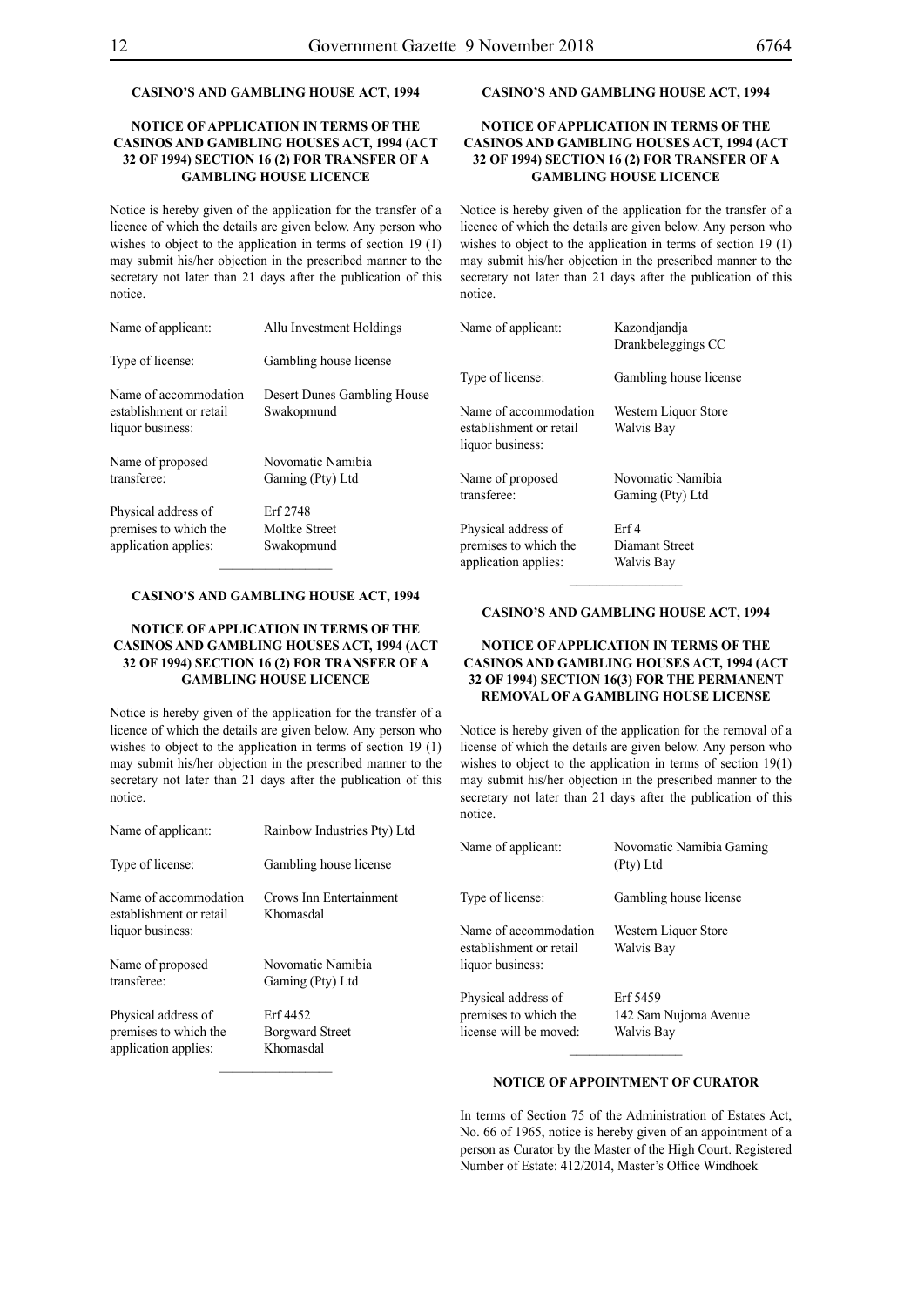| PERSON UNDER CURATORSHIP:         |                                                             | SITUATE:         | Rehoboth                                                                                                                                                                                   |
|-----------------------------------|-------------------------------------------------------------|------------------|--------------------------------------------------------------------------------------------------------------------------------------------------------------------------------------------|
| First Names:                      | <b>GLENDA GILLIAN</b>                                       | DATED:           | 11 May 1981                                                                                                                                                                                |
| Surname:                          | <b>COOPER</b>                                               | the property of: | Jakobus Beukes                                                                                                                                                                             |
| Address:<br><b>CURATOR BONIS:</b> | <b>SCHLETTWEIN</b><br>69<br>STREET.<br>B<br><b>WINDHOEK</b> |                  | All persons who object to the issue of such copy are hereby<br>required to lodge their objections in writing with the Registrar<br>within three weeks from the publication of this notice. |
|                                   |                                                             |                  | Dated at Rehoboth this 29th day of October 2018.                                                                                                                                           |
| First Names:                      | <b>TERENCE IAN</b>                                          | <b>J. BEUKES</b> |                                                                                                                                                                                            |
| Surname:                          | <b>COOPER</b>                                               | P.O. BOX 4181    |                                                                                                                                                                                            |
| Address:                          | <b>SCHLETTWEIN</b><br>69<br>B<br>STREET.<br><b>WINDHOEK</b> | <b>REHOBOTH</b>  |                                                                                                                                                                                            |

The aforementioned TERENCE IAN COOPER has been duly appointed by the Master of the High Court of Namibia on 19 October 2018, and is hereby authorized as such, to act with powers as set out in section 76(1)(b) of the Administration of Estates Act, No. 66 of 1965, Paragraph 1.2 (i-xii) and Paragrraph 2 of the High Court Order dated 21 November 2014; and such powers to be excercised subject to the prior approval and/ or directions of the Master of the High Court.

Etzold-Duvenhage 33 Feld Street **WINDHOEK** 

## **NOTICE OF LOST LAND TITLE NO. 775**

 $\frac{1}{2}$ 

Notice is hereby given that I, **Niklaas Izaaks** intend to apply for a certified copy of:

| <b>CERTAIN:</b>   | Farm No. 775                |
|-------------------|-----------------------------|
| <b>MEASURING:</b> | 157,9267 hectares           |
| SITUATE:          | (Registration Division "M") |
| DATED:            | 1 August 1986               |
|                   |                             |

the property of: Niklaas Izaaks

All persons who object to the issue of such copy are hereby required to lodge their objections in writing with the Registrar within three weeks from the publication of this notice.

Dated at Windhoek this ??th day of 1st November 2018.

N. Izaaks p.o. box 10036 **KHOMASDAL WINDHOEK** 

## **NOTICE OF LOST LAND TITLE NO. 266D**

 $\frac{1}{2}$ 

Notice is hereby given that I, **Jakobus Beukes** intend to apply for a certified copy of:

CERTAIN: Erf No. Rehoboth, Block D 266

MEASURING: 1040 (one zero four zero) square meters

## **THE ALIENS ACT, 1937 NOTICE OF INTENTION OF CHANGE OF SURNAME**

I, **hamusira andreas sapetama**, residing at Sigone and unemployed, intend applying to the Minister of Home Affairs for authority under section 9 of the Aliens Act, 1937, to assume the surname **kahare** for the reasons that the name I was using on my ID was wrong. I was suppose to use **KAHARE** which is on the school certificate.

I previously bore the name **hamusira andreas sapetama.**

Any person who objects to my assumption of the said surname of **kahare** should as soon as may be lodge his or her objection, in writing, with a statement of his or her reasons therefor, with the Magistrate of Windhoek.

**h. a. sapetama sigone NAMIBIA**

## **THE ALIENS ACT, 1937 NOTICE OF INTENTION OF CHANGE OF SURNAME**

 $\frac{1}{2}$ 

I, **jafet nghiikoshi shilefula**, residing at Erf 1138, Mudorib Street, Cimbebasia, Windhoek and unemployed, intend applying to the Minister of Home Affairs for authority under section 9 of the Aliens Act, 1937, to assume the surname **SHUUDENI** for the reasons that all my school certificates have the surname **SHUUDENI** and those school certificates cannot be changed.

I previously bore the name **jafet nghiikoshi shilefula.**

Any person who objects to my assumption of the said surname of **SHUUDENI** should as soon as may be lodge his or her objection, in writing, with a statement of his or her reasons therefor, with the Magistrate of Windhoek.

 $\frac{1}{2}$ 

**j. n. shilefula windhoek NAMIBIA**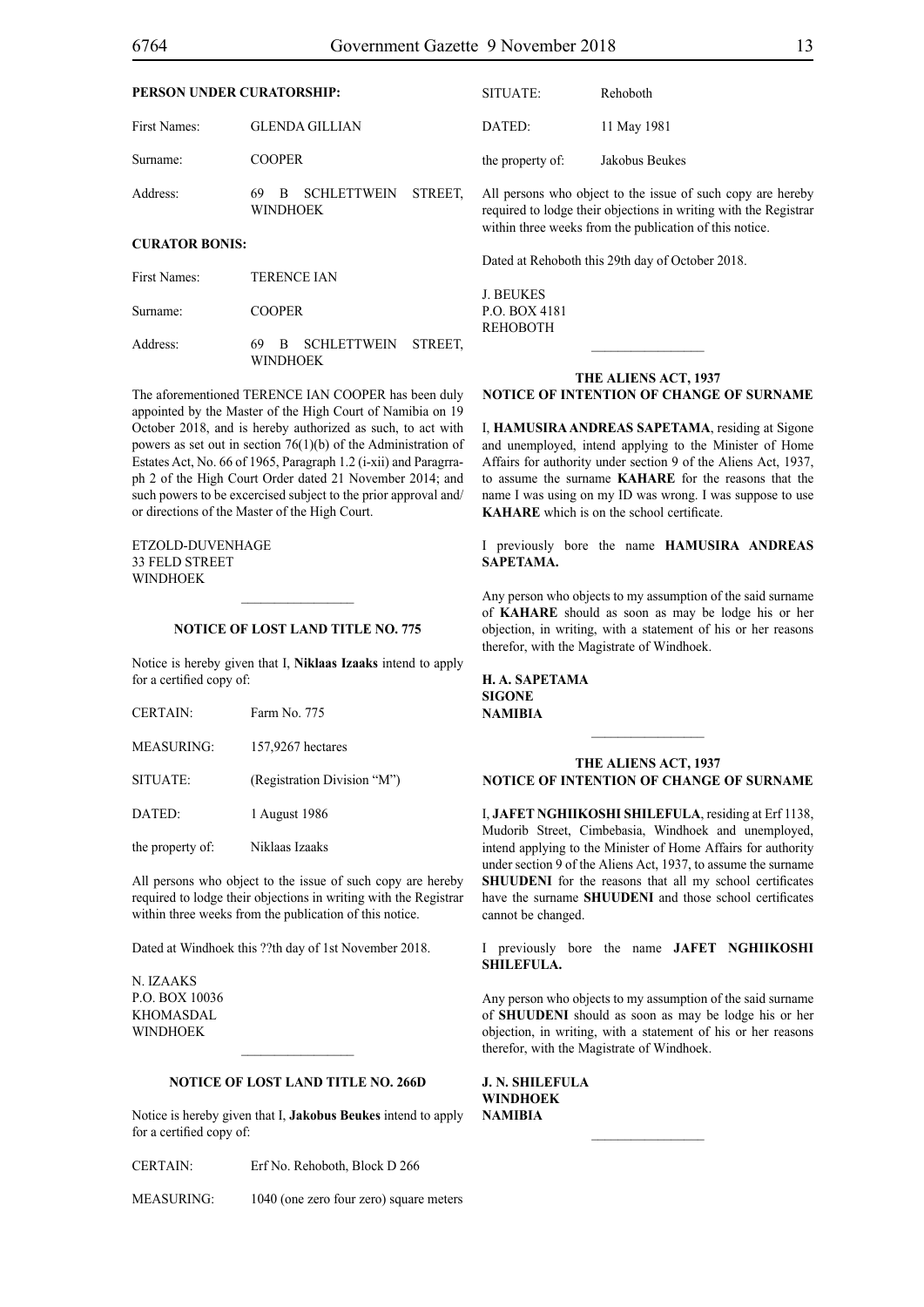## **THE ALIENS ACT, 1937 NOTICE OF INTENTION OF CHANGE OF SURNAME**

I, **andjene levI akuenye**, residing at Ohama, Outapi and a student, intend applying to the Minister of Home Affairs for authority under section 9 of the Aliens Act, 1937, to assume the surname **AITANA** for the reasons that my school certificate have **aitana**.

I previously bore the name **andjene levI akuenye.**

Any person who objects to my assumption of the said surname of **aitana** should as soon as may be lodge his or her objection, in writing, with a statement of his or her reasons therefor, with the Magistrate of Windhoek.

## **a. l. akuenye outapi NAMIBIA**

#### **THE ALIENS ACT, 1937 NOTICE OF INTENTION OF CHANGE OF SURNAME**

 $\frac{1}{2}$ 

I, **simasiku hasters likokoto**, residing at Samudono and unemployed, intend applying to the Minister of Home Affairs for authority under section 9 of the Aliens Act, 1937, to assume the surname **muhamubi** for the reasons that it is the surname I used throughout my school and appears on my certificates and cannot be changed.

I previously bore the name **simasiku hasters likokoto.**

Any person who objects to my assumption of the said surname of **muhamubi** should as soon as may be lodge his or her objection, in writing, with a statement of his or her reasons therefor, with the Magistrate of Windhoek.

**s. h. likokoto samudono NAMIBIA**

## **THE ALIENS ACT, 1937 NOTICE OF INTENTION OF CHANGE OF SURNAME**

 $\frac{1}{2}$ 

I, **foibe mwahangange ndjaleka**, residing at Engela and a student, intend applying to the Minister of Home Affairs for authority under section 9 of the Aliens Act, 1937, to assume the surname SHALULA for the reasons that it is my father's surname.

I previously bore the name **foibe mwahangange ndjaleka.**

Any person who objects to my assumption of the said surname of **shalula** should as soon as may be lodge his or her objection, in writing, with a statement of his or her reasons therefor, with the Magistrate of Windhoek.

**f. m. ndjaleka engela NAMIBIA**

## **THE ALIENS ACT, 1937 NOTICE OF INTENTION OF CHANGE OF SURNAME**

I, **sabina ursula basson**, residing at Erf 912, Omaruru and unemployed, intend applying to the Minister of Home Affairs for authority under section 9 of the Aliens Act, 1937, to assume the surname **basson-gaomas** for the reasons that I have been previously married and my husband passed on. I'm **BASSON** and would like to extend my surname to **BASSON-GAOMAS** as I'm married again to another husband whose surname is **GAOMAB**.

I previously bore the name **sabina ursula basson.**

Any person who objects to my assumption of the said surname of **BASSON-GAOMAS** should as soon as may be lodge his or her objection, in writing, with a statement of his or her reasons therefor, with the Magistrate of Windhoek.

**s. II. BASSON omaruru NAMIBIA**

#### **THE ALIENS ACT, 1937 NOTICE OF INTENTION OF CHANGE OF SURNAME**

I, **maria-magdalena nhuleni shaumbwako**, residing at Onaitembu, Omusati Region and unemployed intend applying to the Minister of Home Affairs for authority under section 9 of the Aliens Act, 1937, to assume the surname **AIMANYA** for the reasons that on my South West Africa/Namibia identity document it states that my surname is **SHAUMBWAKO**, which is wrong instead of **AIMANYA** which correctly appears on my birth certificate.

I previously bore the name **MARIA-MAGDALENA nhuleni shaumbwako.**

Any person who objects to my assumption of the said surname of **aimanya** should as soon as may be lodge his or her objection, in writing, with a statement of his or her reasons therefor, with the Magistrate of Windhoek.

**m-m. n. shaumbwako windhoek NAMIBIA**

## **THE ALIENS ACT, 1937 NOTICE OF INTENTION OF CHANGE OF SURNAME**

 $\frac{1}{2}$ 

I, **simon ilithilwa imene**, residing at Iiyamini, Okankolo and unemployed intend applying to the Minister of Home Affairs for authority under section 9 of the Aliens Act, 1937, to assume the surname **kwedhi** for the reasons that I want to change surname from **IMENE** to **KWEDHI**.

I previously bore the name **simon ilithilwa imene.**

Any person who objects to my assumption of the said surname of **KWEDHI** should as soon as may be lodge his or her objection, in writing, with a statement of his or her reasons therefor, with the Magistrate of Windhoek.

 $\frac{1}{2}$ 

**s. i. imene okankolo NAMIBIA**